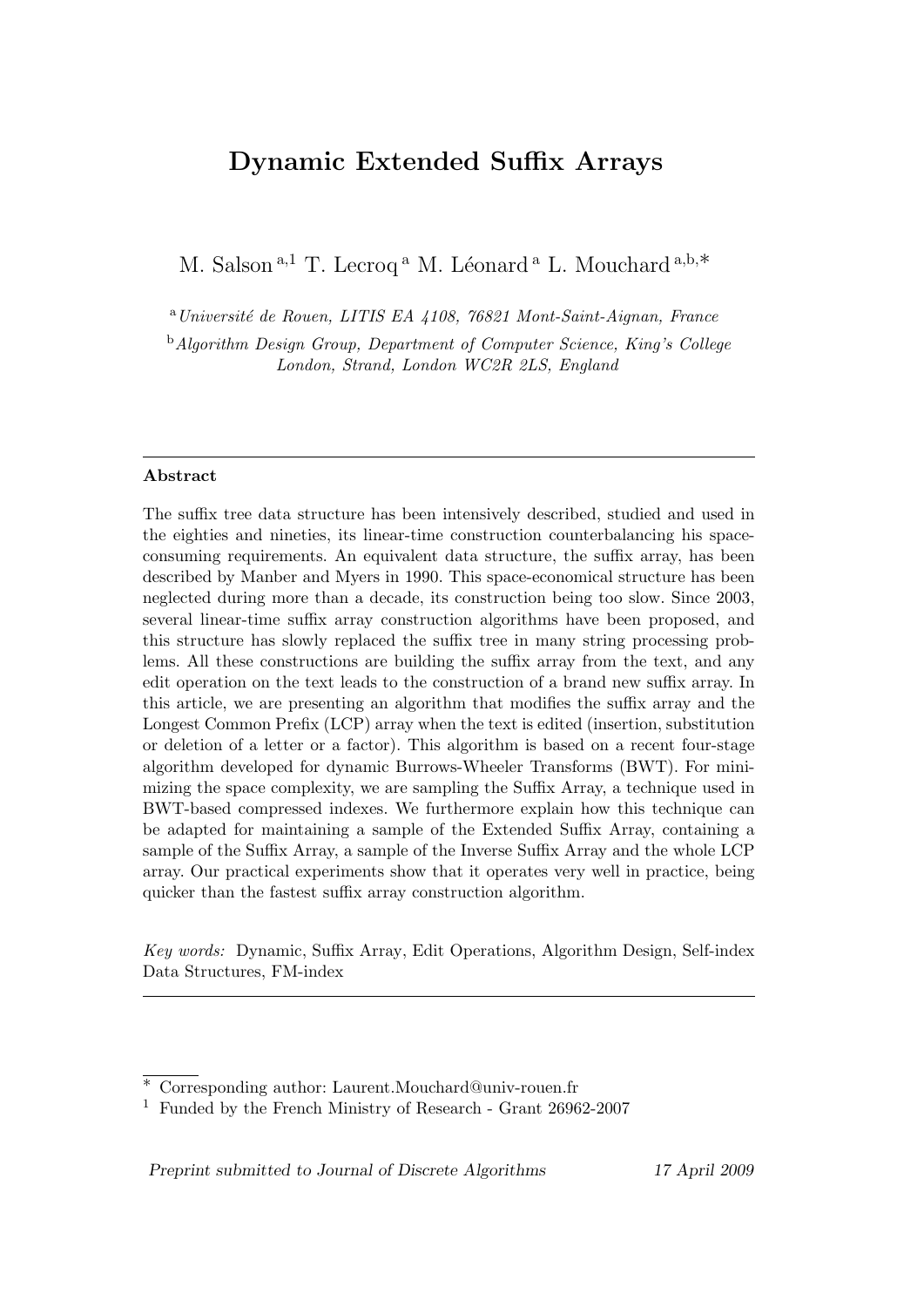## 1 Introduction

Index structures are nowadays a must-have for most of the search engines. A preprocessing stage analyzes large known texts (books, web pages, whole genome sequences) and produces index structures that will permit fast answers to numerous requests. The original question that gave birth to these structures is probably due to D. Knuth: "Given two strings  $T_1$  and  $T_2$ , find their longest common factor". A very first sound solution appeared in Weiner [32]: he established that the lower bound for solving this problem was  $O(|T_1| + |T_2|)$ and presented an algorithm for building a data structure, the suffix tree, that helps in answering this question. In 1976, McCreight [24] proposed a lineartime construction algorithm, introducing suffix links that speed up the visit and practical construction of this data structure, and in 1992, Ukkonen [31] produced an online linear-time algorithm. These three algorithms and the data structure in itself paved the way to numerous applications, as described by Gusfield [12] in 1997. He described in this book a very large range of computational biology applications that can be solved using suffix trees. Despite its very fast construction, this data structure suffers from an important drawback: its memory requirement of about 10 bytes per input letter on average. This limitation confines its use to medium size texts, preventing it from being used for complete genome or sets of large texts. Note that recent articles are describing space-economical versions of suffix trees where redundant information is encoded in a compressed way (e.g. [28,29,33]).

An early space-economical alternative to suffix tree is due to Manber and Myers [22] in 1990. They described the suffix array, an integer array that can efficiently replace the suffix tree. It consists in the list of starting positions of lexicographically sorted suffixes of the text. The  $O(n \log n)$  construction algorithm they proposed was unfortunately not fast enough to challenge the suffix tree, confining this array to the role of an elegant but quite useless alternative. In 2003, three linear-time construction algorithms [16,15,14] were proposed almost simultaneously. They paved the way to numerous Suffix Array Construction Algorithms that have been recently analyzed and cleverly classified in [26]. From challenger, the status of suffix arrays is rapidly changing to leader, becoming the data structure of choice for most of the stringology problems to which suffix tree methodology is applicable. New compressed versions of the suffix arrays [17–19] are now offering a very appealing trade-off between time and space.

Nevertheless, a major problem remains: as soon as the text  $T$  is edited (insertion, substitution or deletion of a letter or a block of letters), its associated suffix array  $SA(T)$  has to be rebuilt from scratch. We are presenting in this article an algorithm that maintains the existing suffix array of a text  $T$ , by considering only the edit operations that are affecting the text.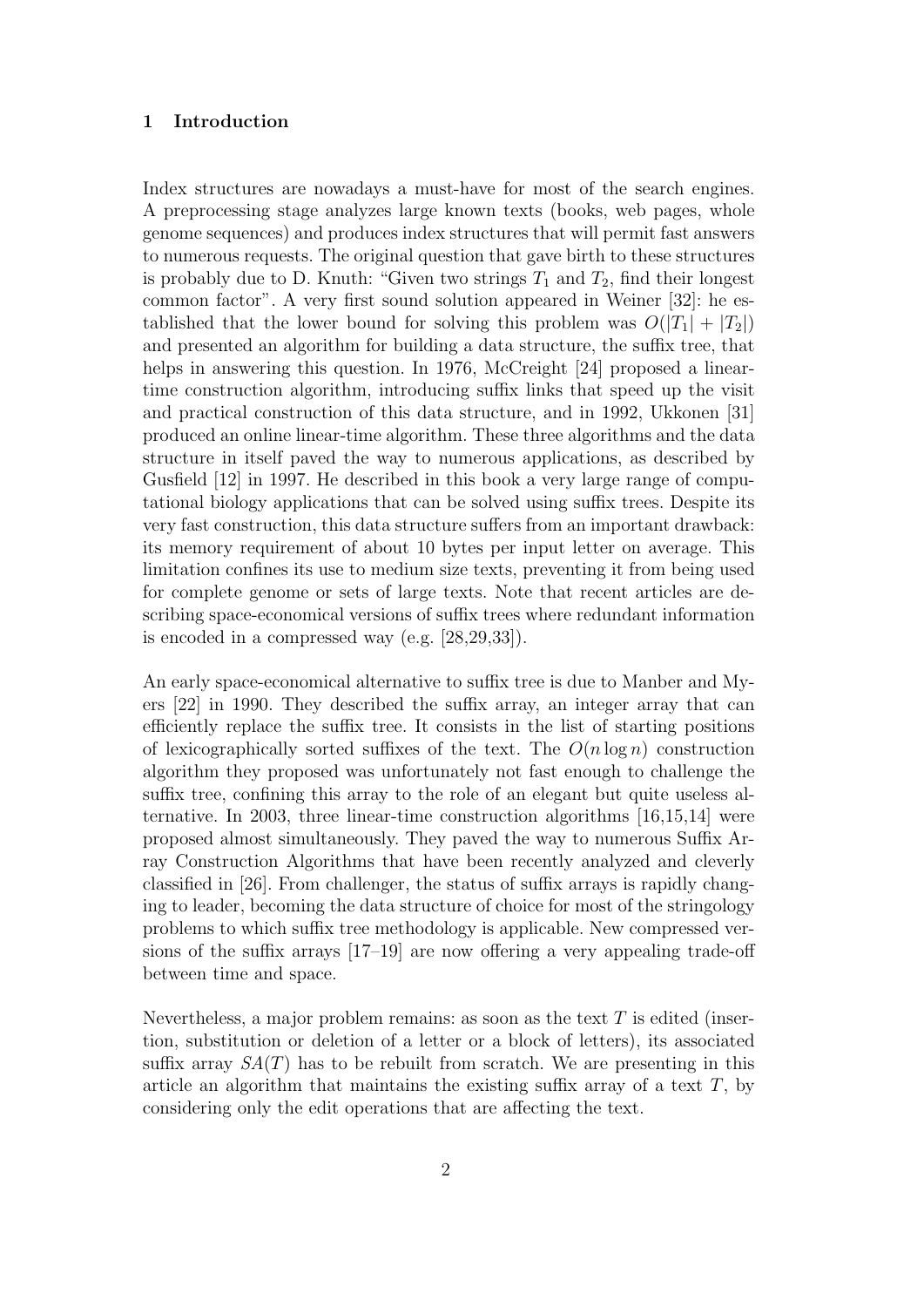In Section 2 we describe the suffix array structure and its associated LCP (Longest Common Prefix) array. We then present the Burrows-Wheeler Transform, its closeness with the suffix array, together with a recent algorithm that maintains a dynamic Burrows-Wheeler Transform [30]. In Section 3 we present the details of our algorithm that updates simultaneously the suffix array and its associated  $LCP$ . In Section 4 we refine our algorithm by sampling the suffix array. In order to explain our algorithm, we are considering the insertion of a single letter in T. We then explain, in section 5, how our algorithm can be extended to handle the insertion of a block of letters, and other edit operations as well. In Section 6 we study the efficiency of our approach, give details about implementations, present our practical results and sketch an algorithm that can be used for producing a dynamic FM-index [7]. Finally, in Section 7 we conclude and draw perspectives.

### 2 Background

Let the text  $T = T[0..n]$  be a word of length  $n + 1$  over  $\Sigma$ , a finite ordered alphabet of size  $\sigma$ . The last letter of T is a sentinel letter \$, that has been added to the alphabet  $\Sigma$  and is smaller than any other letter of  $\Sigma$ . A factor starting at position i and ending at position j is denoted by  $T[i \dots j]$  and a single letter is denoted by  $T[i]$  (or  $T_i$  to facilitate the reading). We add that when  $i > j$ ,  $T[i \dots j]$  is the empty word. A factor starting at position 0 is a prefix of  $T$  while a factor ending at position  $n$  is a suffix of  $T$ .

# 2.1 Suffix array and suffix tree

The suffix array of T, denoted by  $SA(T)$ , or simply  $SA$ , is the list of starting positions of lexicographically sorted suffixes of T. That is  $SA[j] = i$  if and only if  $T[i \dots n]$  is the  $(j + 1)$ <sup>th</sup> suffix of T in ascending order. Its inverse, denoted by  $\text{ISA}(T)$ , indicates for each suffix of T its corresponding row in SA. From now on, we will use  $S$  (resp. I) instead of  $SA$  (resp. ISA) in the figures.

In addition to SA, we are maintaining an integer array  $LCP$  of size n. For each  $i \in [0, n-1], LCP[i]$  is the length of the Longest Common Prefix between  $SA[i]$  and  $SA[i+1]$ . The largest value in  $LCP$  corresponds to the length of the longest factor appearing at least twice in  $T$ . In our example (Fig. 1), the largest value is 2 (corresponding to CT that appears exactly two times, with starting positions 0 and 2).

The Extended Suffix Array ESA, containing both SA and LCP, can easily replace the standard suffix tree. There exists a simple relationship between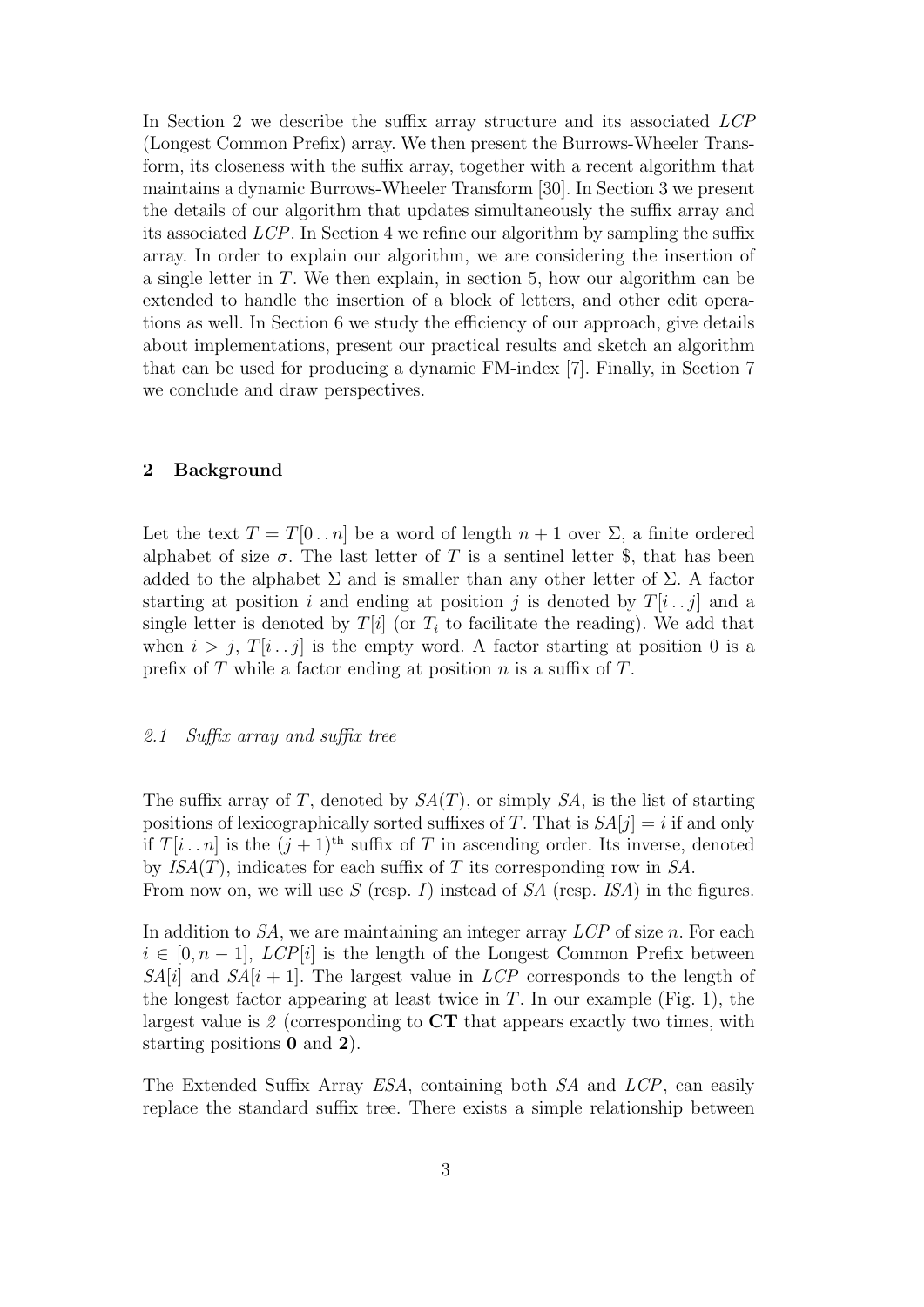| T C T G C \$                           | -96                                         | $\theta$      | 2                              |
|----------------------------------------|---------------------------------------------|---------------|--------------------------------|
| C T G C<br>- \$                        | $\mathcal{S}$<br>5<br>C                     |               | - 5<br>5                       |
| C T G C \$<br>$2^{\circ}$              | IC T C T G C $\$$<br>$\mathbf{0}$           | $\mathscr{Q}$ | 0 <sup>3</sup><br>$\mathbf{2}$ |
| - \$<br>T G C<br>$\mathcal{E}$         | C T G C<br>2 <sup>1</sup>                   |               | 3<br>26                        |
| - \$<br>G C                            | $G \ C \$                                   | $\theta$      |                                |
| - \$<br>$\mathbf{C}$<br>5 <sup>1</sup> | T C T G C \$                                |               | 5                              |
| $\Re$                                  | TGC \$<br>3 <sup>1</sup>                    |               | 6<br>3 0                       |
| (a) unsorted suffixes                  | (b) sorted suffixes, $SA$ and $LCP$         |               | $(c)$ <i>SA</i> , <i>ISA</i>   |
|                                        | Fig. 1. SA, ISA and LCP for $T = CTCTGC$ \$ |               |                                |

the suffix tree of  $T$  and the  $ESA$ , as illustrated in Fig. 2:



SA corresponds to the preorder visit of the ordered suffix tree.  $LCP[2] = 2$  (between leaves 0 and 2) is the sum of length of the words labeling the path from root to least common ancestor  $node \bullet (see [5]), LCP[2] = |C| +$ 

Fig. 2. Suffix tree and suffix array of  $T=CTCTGC$ \$

Computing SA and LCP from the suffix tree is straightforward. Symmetrically, reconstructing the suffix tree from the SA and LCP can be easily achieved. Note that the closeness between suffix tree and ESA explains why the problems whose solutions are using a suffix tree, can use  $ESA$  as well.

# 2.2 Burrows-Wheeler Transform

We are now presenting the Burrows-Wheeler Transform [2], a transform that has been intensively studied [9] and is a tool of choice for many text applications. Simply speaking, the transform reorders the text to achieve a better compression, traditionally performed by PPM [3,4]. In what follows, we will use BWT for the transform or for the text resulting from this transform.

The BWT operates on cyclic shifts: a cyclic shift of order i of T (or  $i<sup>th</sup>$  cyclic shift of T) is  $T^{[i]} = T[i \dots n]T[0 \dots i-1]$  for a given  $0 \le i \le n$ . The BWT is the text of length  $n+1$  corresponding to the last column L of the conceptual matrix M whose rows are the lexicographically sorted cyclic shifts (Figure  $3(b)$ ). Note that since  $M$  is sorted, the first column  $F$  is sorted as well.

There exist two important differences between SA and BWT. First, while SA is made of integers, BWT is made of letters. Second, while SA builds a list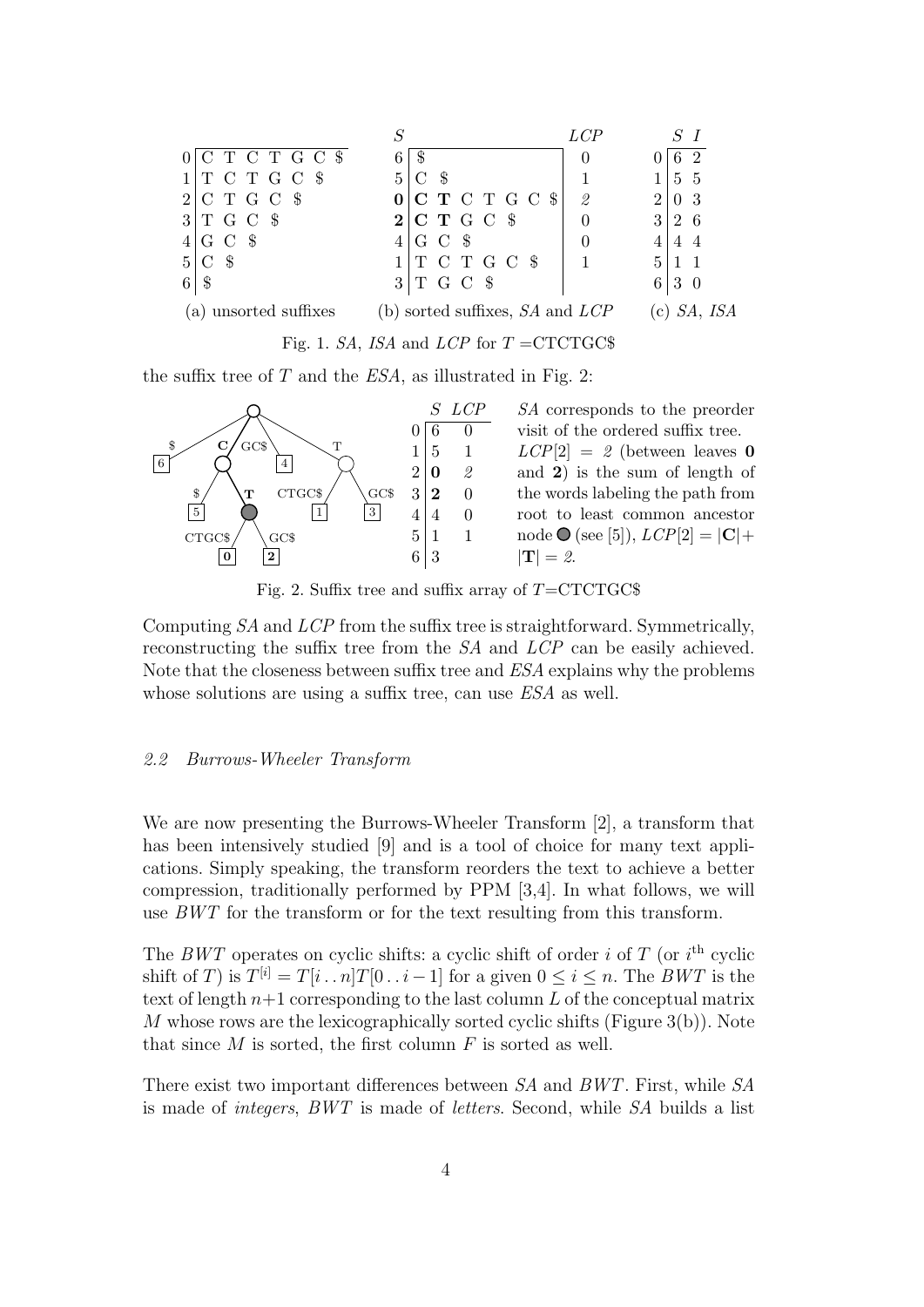| C T C T G C \$              |                               | T C T G C             |  |
|-----------------------------|-------------------------------|-----------------------|--|
| C T G C \$<br>- C           | C T C T G<br>5.               | -5                    |  |
| 2 C T G C \$C T             | C T C T G C \$                | 9<br>$\left( \right)$ |  |
| $3 T G C \$ C T C           | C T G C \$ C T<br>$2^{\circ}$ | 31<br>- 2             |  |
| GC \$ C T C<br>$\top$       | GC \$ C T C T                 |                       |  |
| C T C T G<br>5 <sup>1</sup> | C T G C \$ C                  | 5 1                   |  |
| C T C T G C<br>$\$\$<br>6   | GC \$ C T C<br>3              | $6 \mid 3$            |  |
| (a) unsorted cyclic shifts  | (b) sorted cyclic shifts      |                       |  |

Fig. 3. BWT(CTCTGC\$)=CG\$TTCC

of starting positions of sorted suffixes, BWT concatenates ending letters of sorted cyclic *shifts*. The list of starting positions of ordered cyclic shifts is identical to the list of starting positions of ordered suffixes.

After computing the  $BWT$ , we have a text  $L$ , which is a permuted version of T, we therefore have to reconstruct T. From  $L$  we can easily deduce (sorted) F: in our example,  $F =$ \$CCCGTT (Figure 3.(b)). We can then construct a one-to-one correspondence between a letter in  $L$  and its equivalent letter in  $F$ , that is the letter having the same rank (first  $T$  in  $L$  with first  $T$  in  $F$ , second C in L with second C in F, ...) as presented in Figure 4.(a). This function, named the LF function establishes the relationship between a row and the next row to be visited for reconstructing T.

| $\,F$                     | LF                               |                | L                         | L             | L                            | L                                                |                           |                                                         |
|---------------------------|----------------------------------|----------------|---------------------------|---------------|------------------------------|--------------------------------------------------|---------------------------|---------------------------------------------------------|
| $\overline{0}$            |                                  |                | で                         |               |                              |                                                  |                           |                                                         |
| $\mathbf{1}$              | $1^{\perp}$<br>$\overline{4}$    | G <sub>o</sub> | $\mathrm{G} \mathfrak{f}$ | $\bf G$       | $\mathcal G$<br>⊮⊤           | $'_{\sigma}$ G                                   | $\frac{1}{2}$ G           | $\stackrel{\prime^{\mathfrak t}}{\twoheadrightarrow} G$ |
| 2 $C_{\tau}$<br>∆\$       | 2 <sub>1</sub><br>$\overline{0}$ | $\frac{1}{2}$  | $\sqrt{8}$                | $\text{\$\$}$ | $\sqrt{3}$                   | $\bigwedge^n$ \$                                 | $\bigwedge^n S$           | $\hat{B}$                                               |
| 3 <sup>1</sup>            | 3 <sup>1</sup><br>5              | $\mathbf T$    | T                         | T             |                              | $-\pi$                                           |                           | $\mathbf T$                                             |
| $\overline{4}$<br>$G\ell$ | 6<br>4                           | T              | T                         | T√            | $\mathcal{L}$ $\mathbf{T}$ . | $\angle T$                                       | T<br>$\eta_{\mathcal{A}}$ | $\sqrt{k}$ T                                            |
| $5T\angle$                | 5 <sup>1</sup><br>$\overline{2}$ | $\mathcal{C}$  | $\mathcal{C}$             | $\mathcal{C}$ | $\mathcal{C}$                | $\left( \begin{array}{cc} C \end{array} \right)$ |                           | C/                                                      |
| 6 <sup>1</sup>            | 6 <sup>1</sup><br>- 3            | $\mathcal{C}$  | $\mathcal{C}$             | $\mathcal{C}$ | $C\prime$                    | $\rm C$<br>¥                                     | $\rm C$                   | $\backslash$ C                                          |
| $\sim$                    |                                  | $\sim$         |                           |               |                              |                                                  |                           | $\sim$                                                  |

(a) constructing LF (b) using LF to reconstruct T (visit commences in  $\mathcal{F}$ )

Fig. 4. Computing the  $LF$  function and reconstructing T using  $LF$ 

Reconstructing  $T$  consists in a visit of the "cycle" we just built, starting from  $\$ in L (we know T ends with  $\)$ , and collecting letters from L at each step. The right-to-left reconstruction gives:  $\$\to C \to G \to T \to C \to T \to C$ . So finally, we obtain CTCTGC\$.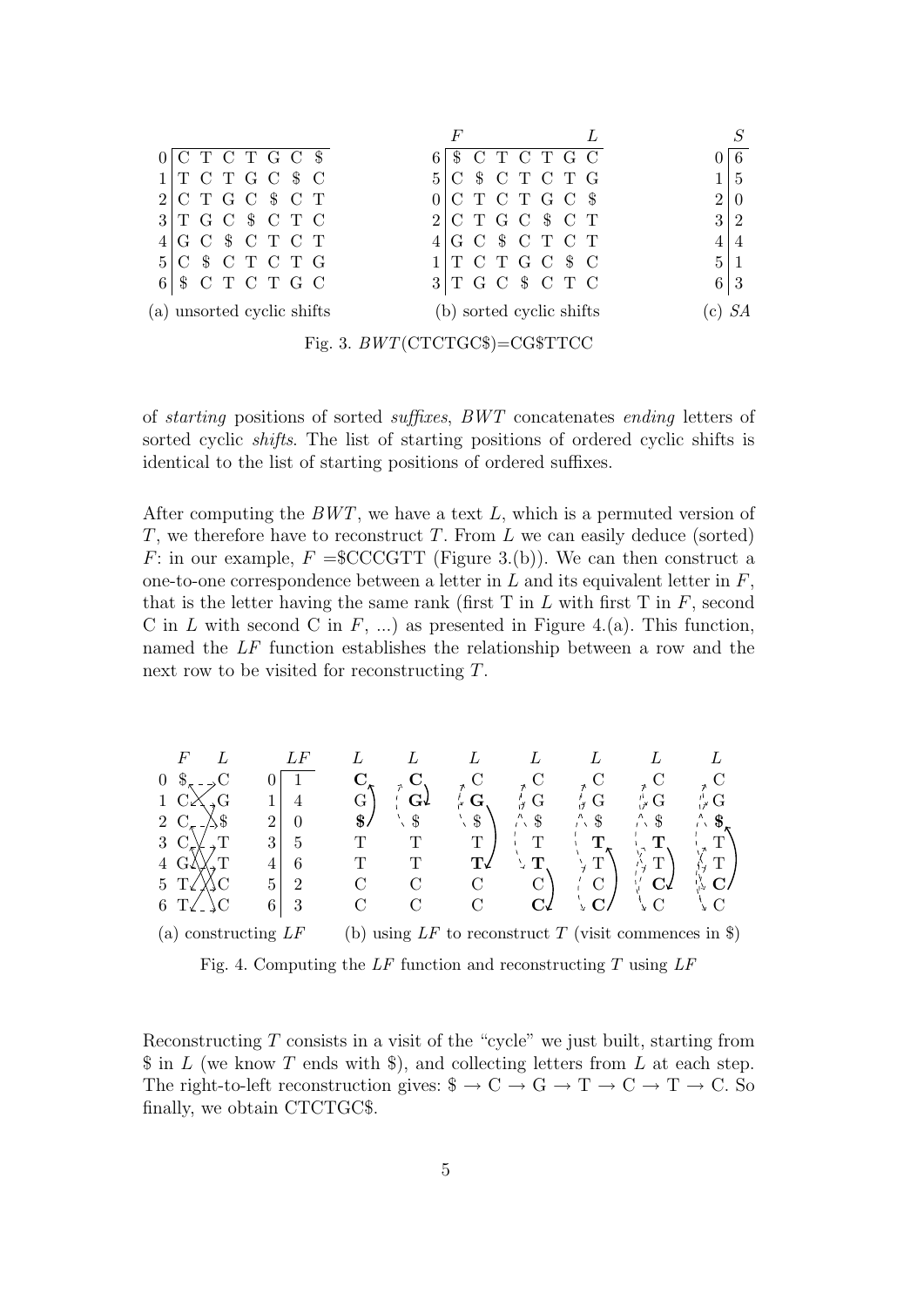## 2.3 Dynamic Burrows-Wheeler Transform

The Burrows-Wheeler Transform of  $T$  is a static structure that has to be reconstructed from scratch as soon as T is edited. The edit operations we are considering are the insertion, substitution or deletion of a letter or a factor. We recently designed an algorithm that updates the Burrows-Wheeler Transform of  $T$  when  $T$  is edited rather than rebuilding it from scratch. In what follows, we are considering, without loss of generality, the text  $T'$  that results from the insertion of a single letter  $c$  at position  $i$  in  $T$ .

BWT is operating on cyclic shifts, so we have to understand the impact the insertion of a single letter has on cyclic shifts. We are encountering four different situations, that can be summarized as follow:

T <sup>0</sup>[j] = T[j − 1 . . n − 1] \$ T[0 . . i − 1] c T[i . . j − 2] if i + 1 < j ≤ n + 1 (Ia) T[i . . n − 1] \$ T[0 . . i − 1] c if j = i + 1 (Ib) c T[i . . n − 1] \$ T[0 . . i − 1] if j = i (IIa) T[j . . i − 1]c T[i . . n − 1] \$ T[0 . . j − 1] if 0 ≤ j < i (IIb) (II) \$ (I) (IIa) (IIb) \$ (Ia) (Ib) c appears: (I) right to \$, (II) left to \$. More precisely: c appears: (Ia) between \$ and L, (Ib) in L.

L c appears: (IIa) in  $F$ , (IIb) between  $F$  and \$.

Fig. 5. All possible locations of c in  $T^{r[j]}$  after its insertion at position i

Based on this analysis, we presented in [30] a four-stage algorithm, corresponding to these four cases. We showed that it maintains an up-to-date version of BWT, and described the various stages:

(Ia) ignore No direct impact on either  $F$  or  $L$ ;

F

- (Ib) modification For row  $\text{ISA}[i]$ , the letter in L is stored and replaced with c;
- (IIa) insertion A new row is inserted at position  $LF(ISA[i])$ , F receives c
- and L receives the letter that was stored during stage (Ib); (IIb)reordering We gently reorganize the rows that are affected by the insertion.

Let consider the insertion of a letter G at position  $i = 2$ :  $T' = \overset{\circ}{\text{CTGCTGC}} \overset{\circ}{\text{3}} \overset{\circ}{\text{4}} \overset{\circ}{\text{5}} \overset{\circ}{\text{6}} \overset{\circ}{\text{7}}$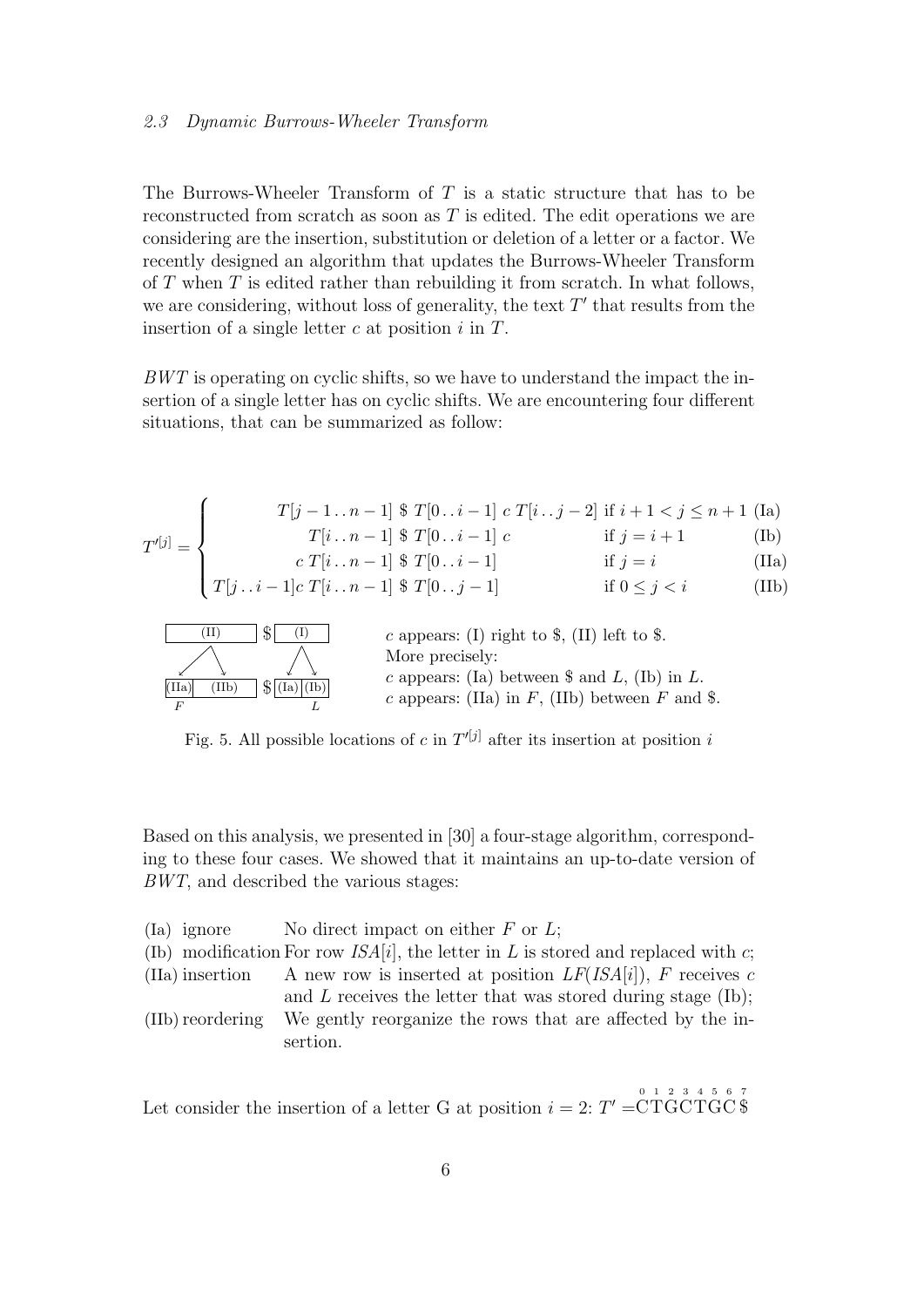| $F\,L$                                         | F L |                                              | $F\,\,L$             |       |                 |  |
|------------------------------------------------|-----|----------------------------------------------|----------------------|-------|-----------------|--|
| $_0$ \$ C                                      |     | $\text{\$ C}$                                | $\text{\$} \text{C}$ |       |                 |  |
| 1 C G                                          |     | C G                                          | C G                  |       |                 |  |
| $_2$ C $\$$                                    |     | $\mathrm{C}$ \$                              | $C$ \$               |       |                 |  |
| $_3$ C $T \stackrel{\text{(lb)}}{\rightarrow}$ |     | C G                                          |                      | C G   |                 |  |
| 4 G T                                          |     | G T                                          |                      | G T   |                 |  |
| $_5$ T C                                       |     | $T$ C $\stackrel{\text{(IIa)}}{\rightarrow}$ |                      | G T   |                 |  |
| $_6$ T C                                       | T C |                                              | T C                  |       |                 |  |
| $\overline{7}$                                 |     |                                              | T C                  |       |                 |  |
| (Ia)                                           |     | $(\mathrm{Ib})$                              |                      | (IIa) |                 |  |
|                                                |     |                                              |                      |       |                 |  |
| F L                                            |     | F L                                          |                      |       | F L             |  |
| $\mathcal{S} \subset$<br>$\overline{0}$        |     | \$C                                          |                      |       | $\frac{1}{2}C$  |  |
| C G<br>$\mathbf{1}$                            |     | C G                                          |                      |       | C G             |  |
| $2\quad\text{C}$ \$                            |     | $C$ \$                                       |                      |       | C G             |  |
| C G<br>3                                       |     | (C <sub>G</sub> )                            |                      |       | $\mathrm{C}$ \$ |  |
| G T<br>$\overline{4}$                          |     | GT                                           |                      |       | $G\,T$          |  |
| G T<br>5                                       |     | G T                                          |                      |       | GТ              |  |
| $T_{\rm C}$<br>6                               |     | T C                                          |                      |       | T C             |  |
| $(\rm{TC})$                                    |     | T C                                          |                      |       | T C             |  |
|                                                |     | (IIb)                                        |                      |       |                 |  |
|                                                |     |                                              |                      |       |                 |  |

(Ia) No impact;

- (Ib) For  $\text{ISA}[2] = 3$ , the letter T in L is stored and replaced with G;
- (IIa) A new row is inserted at position  $LF(ISA[2]) = LF(3) = 5,$ 
	- F receives G and L receives stored T.

The fourth stage is slightly more complicated: by inserting a new row in  $M$  during stage (IIa), we somehow disrupt the LF function and create inappropriate relations between letters in F and L. We therefore have to consider the local rearrangement that might occurs (they consist in rotations, a row  $k$  moves to row  $k'$  and all the rows between  $k$  and  $k'$  are shifted by one position accordingly).

These rearrangements are performed as long as the "expected" LF value is different from the actual  $LF$  value. The "expected"  $LF$  value is computed by summing  $rank_c(T, i)$  (the number of c in  $T[0..i]$ ) and value  $C(c)$  (the index of the first row where  $c$  is found in  $F$ ).

This stage uses the following algorithm (as explained in [30]):  $REORDER(L, i)$ 

1  $j \leftarrow index(T^{[i-1]})$  $[i-1]$   $\triangleright$  Gives the actual position of  $T^{[i-1]}$ 2  $j' \leftarrow LF(index(T^{\prime[i]})$ )) ⊳ Gives the computed position of  $T^{\prime[i-1]}$ 3 while  $j \neq j'$  do 4  $new_j \leftarrow LF(j)$ 5 MOVEROW $(L, j, j')$ 6  $j \leftarrow new_j$ 7 j  $\prime \leftarrow LF(j')$ 

MOVEROW $(L, j, j')$  moves a row of M from position j to position j'.

# 3 Our Approach

It has been shown in [30] that the algorithm that maintains the Burrows-Wheeler Transform is very efficient in practice. Due to the closeness between the Burrows-Wheeler Transform and the suffix array, we naturally extend the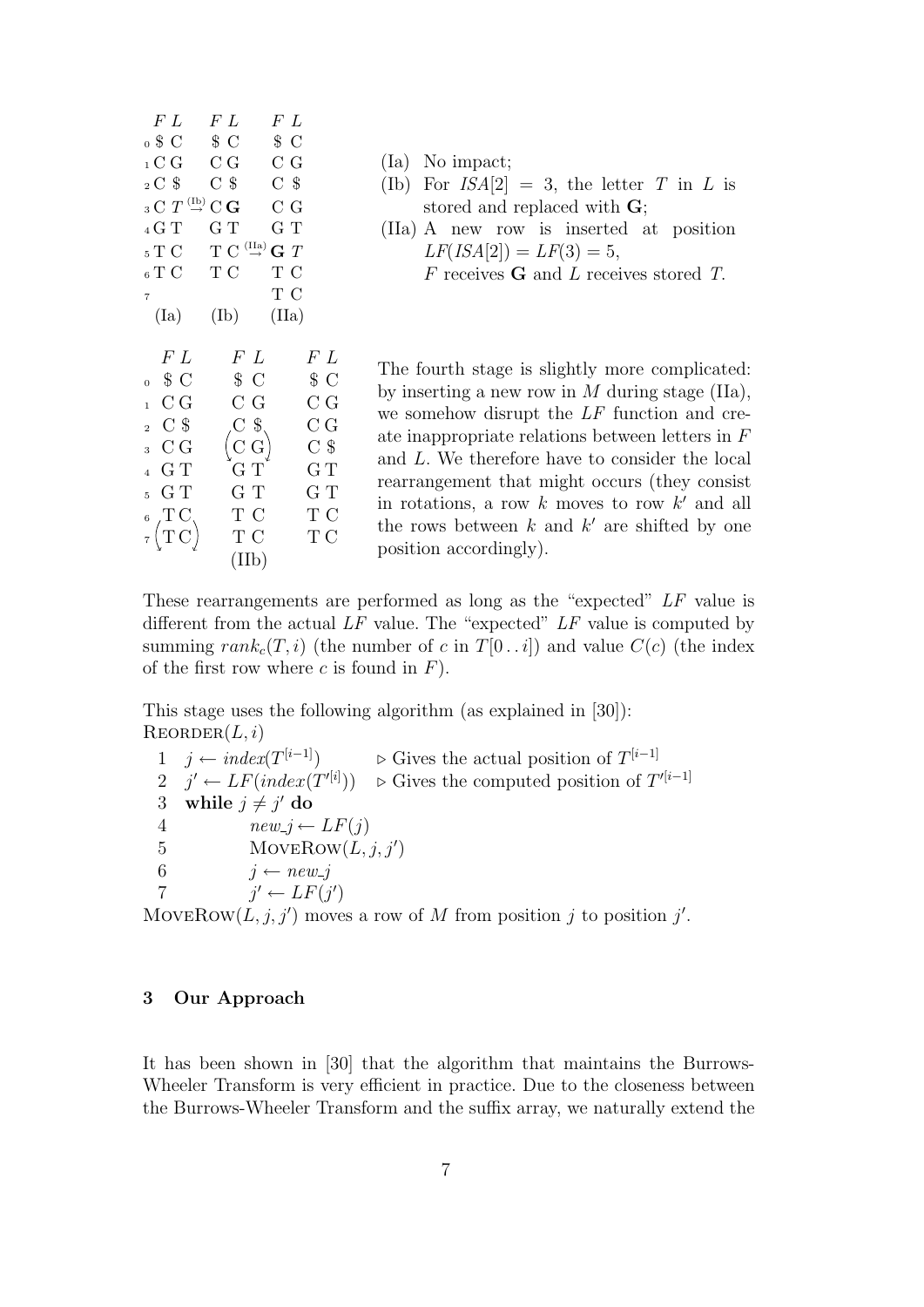approach to the suffix array and we explain how the LCP array can be updated as well.

## 3.1 Basic Idea

The LF function offers a convenient way for navigating in L from the  $j<sup>th</sup>$  to the  $(j-1)$ <sup>th</sup> cyclic shift. It can be easily computed using only the rank and C (count) functions we previously mentioned. Note also that the  $j<sup>th</sup>$  cyclic shift corresponds to the suffix beginning at position j and therefore  $LF(j) = j'$  iff  $SA[j] = SA[j'] + 1.$ 

In [30], this function is particularly useful during the reordering stage. Since we have no direct way for calculating  $LF$  using only  $SA$ , we still need to store L (which gives  $rank_a$  functions) and C (count function) which are fundamental for computing  $LF$ . This is just a little extra space since  $L$  can be stored using only  $nH_k(T)$  bits, where  $H_k$  is the k-th order entropy, and C using  $O(\sigma \log n)$ bits [21,11].

Moreover, the inverse suffix array is indispensable during the reordering stage. In order to initiate stages (Ib) and (IIa), we need to know the location of the row corresponding to  $T^{[i]}$  (where i is the position in the text where the edit operation takes place) in the conceptual matrix, given by  $\text{ISA}[i]$ .

We will consider the four-stage algorithm that updates the Burrows-Wheeler Transform and detail, first, its impact on  $L$ , and then the induced modifications on both SA, ISA. In order to clarify our approach, we are only considering the insertion of a single letter c at position i in the text  $T$  leading to text  $T' = T[0 \dots i-1]cT[i \dots n]$ , in our example a G at position  $i = 2$ .

| 2 3 4 5 6                                    | 2 3 4 5 6                                     |          |
|----------------------------------------------|-----------------------------------------------|----------|
| $T = CTCTGC$                                 | $T' = CTCCTGC$<br>$S$ I                       | $S$ I    |
| $0\quad$                                     | $\rightarrow 0$ \$<br>6<br>$\overline{2}$     | 3        |
| $\mathcal{S}$<br>$\mathbf C$<br>$\mathbf{1}$ | $\rightarrow$ 1 C \$<br>5.                    |          |
| 2 C T C T G C \$                             | 2 C T G C \$<br>3                             | $3\,5$   |
| 3 C T G C<br>- \$                            | 3 C T G C T G C \$<br>2                       | - 2      |
| $_4$ G C $$$                                 | 4 G C \$<br>$\rightarrow$<br>5                | -6       |
| 5 T C T G C \$                               | 5 G C T G C \$<br>$\mathcal{D}_{\mathcal{L}}$ |          |
| 6 T G C \$                                   | $\rightarrow$ 6 T G C $\sqrt[6]{3}$<br>3      |          |
|                                              | T G C T G C<br>- \$<br>$\overline{7}$         | $\Omega$ |
| SA and ISA for T<br>(a)                      | (b) $SA$ and $ISA$ for $T'$                   |          |

Fig. 6. Insertion of a letter G at position 2 in  $T = \text{CTCTGC$}\text{S}: T' = \text{CTGCTGC$}\text{S}$ 

We start by introducing a lemma (demonstrated in [30]) that will be useful in the following for justifying that, in some cases, there is no modification.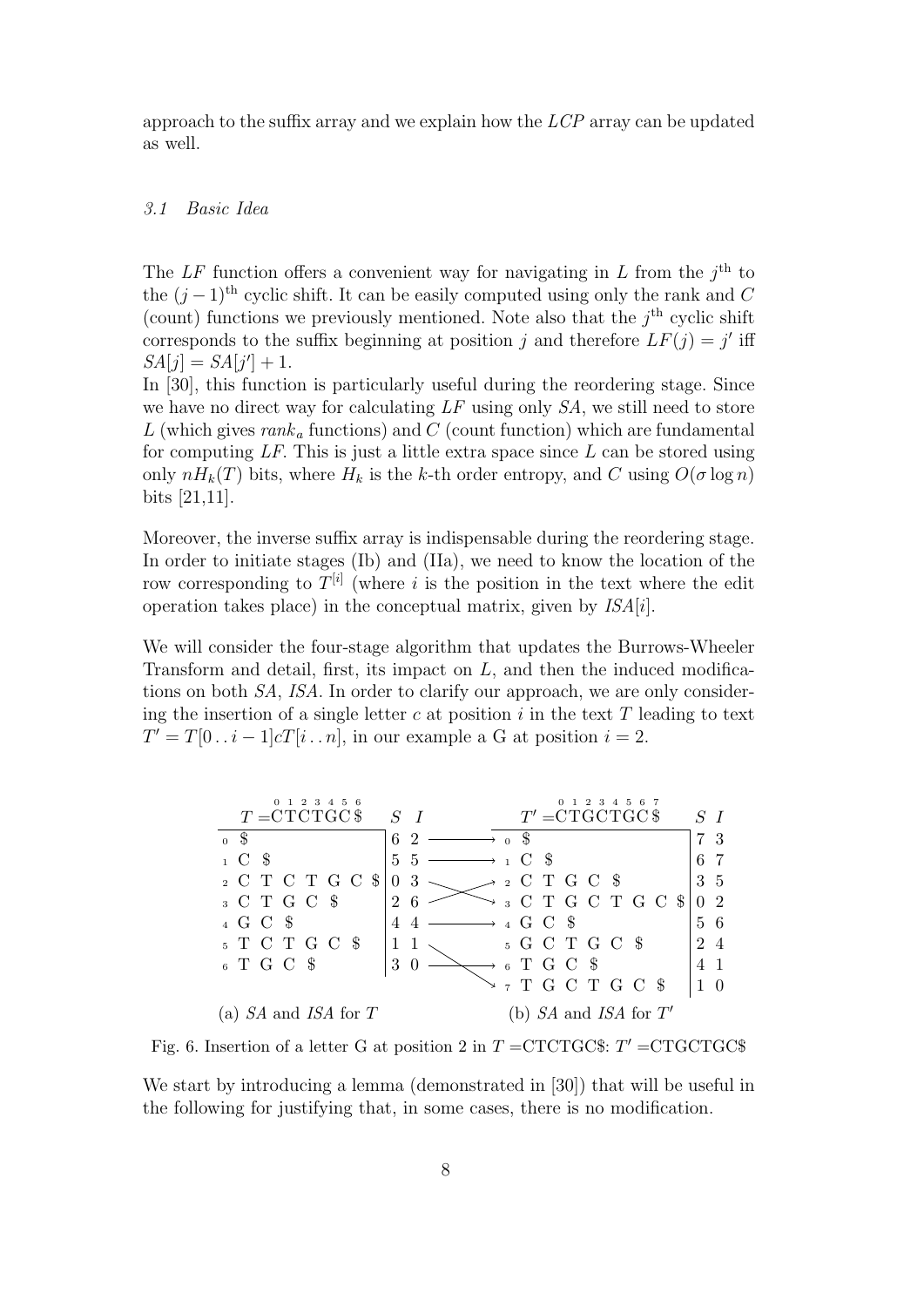**Lemma 1 (Lemma 1, [30])** Inserting a letter c at position i in T has no effect on the respective ranking of cylic shifts whose orders are strictly greater than i. That is, for all  $j \geq i$  and  $j' \geq i$ , we have  $T^{[j]} < T^{[j']} \iff T^{[j+1]} < T^{[j]}$  $T^{\prime [j'+1]}$ .

3.1.1 Stage 1 (Ia) – suffixes  $T[i \dots n]$ ,  $\forall i > i + 1$ 

It has been shown in [30, Lemma 1] that the respective ranking of these cyclic shifts is conserved. Therefore, SA and ISA are not modified during this stage.

3.1.2 Stage 2 (Ib) – suffix  $T[i \dots n]$ 

For  $k = \text{ISA}[i]$ , the letter in  $L[k]$  is stored  $(L_s = T)$  and replaced by c. From [30, Lemma 1], we know that respective ranking of the sorted cyclic shifts is not affected by this modification. Hence, SA, ISA are not altered.

| $F\ L\quad S\ I$<br>$0$ \$ C 6 2 | $_1$ C G 5 5 6 C G 5 5<br>2 C \$ 0 3 C \$ 0 3<br>$_3$ C T 2 6 $\rightarrow$ C G 2 6<br>4 G T 4 4 G T 4 4<br>5 T C 11 T C 11<br>6 T C 3 0 T C 3 0 | F L S I<br>$\text{\$ C \quad 6\ 2}$ |  | (Ia) No impact on $L$ .<br>No impact on <i>SA</i> or <i>ISA</i> ;<br>(Ib) For $\text{ISA}[2] = 3$ , we store the original<br>$LF(3) = 5$ in pos, the letter T in L is<br>stored in $L_s$ (=T) and replaced with c<br>$(=\mathbf{G});$<br>No impact on SA or ISA. |
|----------------------------------|--------------------------------------------------------------------------------------------------------------------------------------------------|-------------------------------------|--|------------------------------------------------------------------------------------------------------------------------------------------------------------------------------------------------------------------------------------------------------------------|
|----------------------------------|--------------------------------------------------------------------------------------------------------------------------------------------------|-------------------------------------|--|------------------------------------------------------------------------------------------------------------------------------------------------------------------------------------------------------------------------------------------------------------------|

Fig. 7. Stages (Ia) and (Ib): no impact on SA and ISA

3.1.3 Stage 3 (IIa) – suffix  $cT[i \nvert n]$ 

A new row is inserted at position  $k' = LF(k)$ .  $F[k'] \leftarrow c$  and  $L[k'] \leftarrow L_s = T_{i-1}$ 

SA: Insertion of i at index  $k'$ 

(1) all values in  $SA$ , greater than or equal to i are incremented by 1.

(2) value *i* is inserted at index  $k'$ .

ISA: Insertion of  $k'$  at index i

(3) all values in ISA, greater than or equal to  $k'$  are incremented by 1.

(4) value  $k'$  is inserted at index *i*.

# 3.1.4 Stage 4 (IIb) – suffixes  $T'[j..n], j < i$

The stage 4 of the algorithm is the reordering stage, it consists in a loop statement that progressively removes discrepancies introduced in the LF function during the insertion of new elements.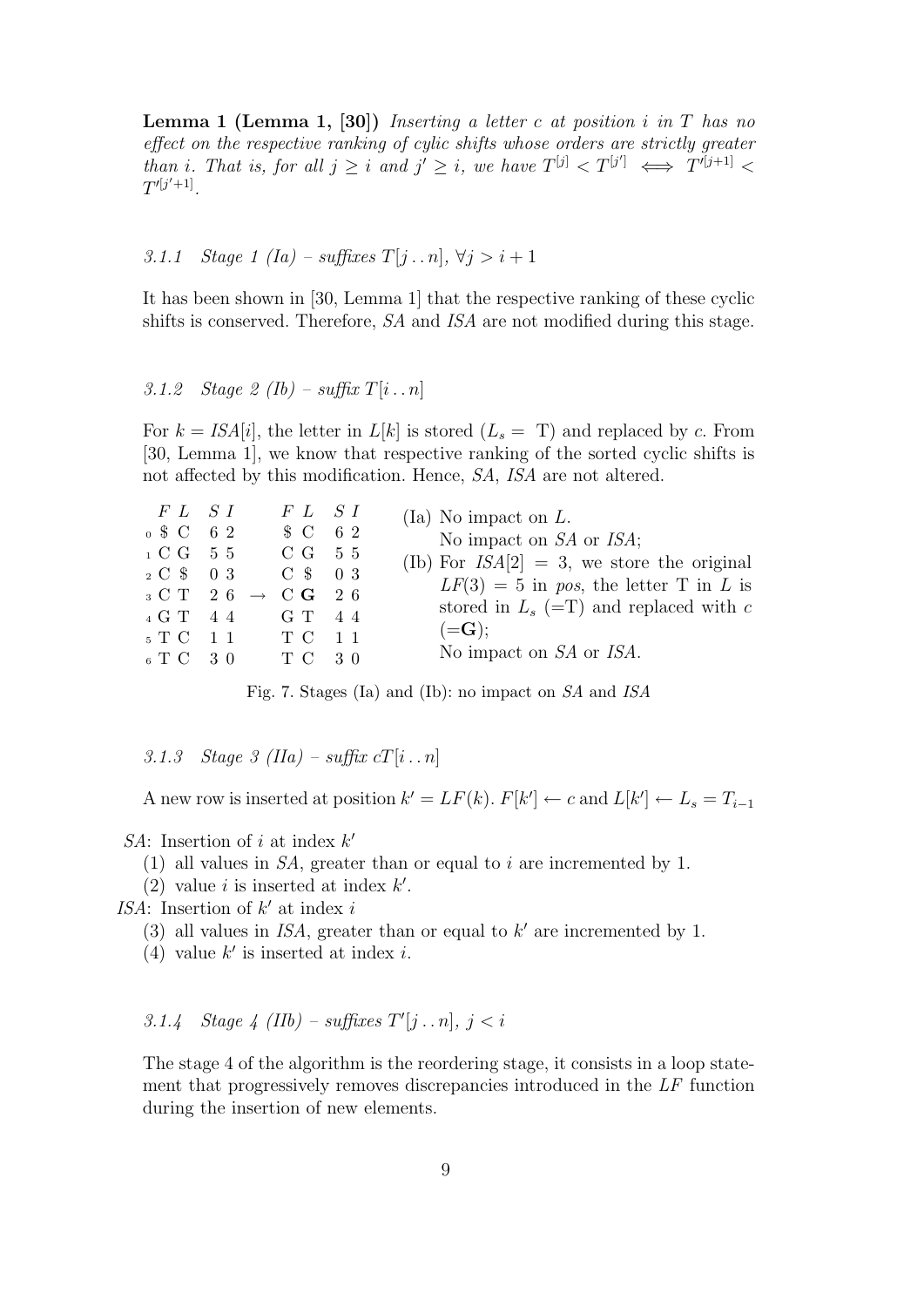|                                                        |  |                        |                                       | (IIa) From (Ib), we had $pos = 5$ ,                             |
|--------------------------------------------------------|--|------------------------|---------------------------------------|-----------------------------------------------------------------|
| $F\ L\ S\ I$                                           |  | F L S I                |                                       | $LF(3) = C[G] + rank_G(L, 3) - 1,$                              |
| $0 \text{ } \text{\textsterling C} \quad 6 \text{ } 2$ |  | $\bullet$ C            | 672                                   | $LF(3) = 4 + 2 - 1 = 5.$                                        |
|                                                        |  |                        |                                       | All values greater than or equal to $i = 2$                     |
| $_2$ C $\text{\$}$ 0 3                                 |  | $C \$ <sub>5</sub> 0 5 |                                       | are incremented in SA.                                          |
| $_3$ C G 2 6 $\rightarrow$ C G 23 3                    |  |                        |                                       |                                                                 |
| 4 G T 4 4                                              |  | G T 45 67              |                                       | We update <i>pos</i> : $pos = 56$ .                             |
| 5T C 11 G T                                            |  |                        | 2 4                                   | All values greater than or equal to                             |
| 6 T C 3 0 T C                                          |  |                        | $\begin{array}{cc} 1 & 1 \end{array}$ | $LF(3) = 5$ are incremented in ISA.                             |
| $\overline{7}$                                         |  | T C 34 0               |                                       | A new row is inserted at position 5:                            |
|                                                        |  |                        |                                       | $F \leftarrow c =$ <b>G</b> and $L \leftarrow L_s =$ <b>T</b> . |

Fig. 8. Stage (IIa): impact on SA and ISA

For a given iteration, it moves a row from position  $j$  to position  $j'$ . Without loss of generality, we will consider that  $j < j'$ .

- L: the element at position j is moved at position  $j'$ .
- SA: the element at position  $j$  is moved at position  $j'$ .
- ISA: all values between  $j$  (excluded) and  $j'$  (included) are decremented by 1. Then,  $j$  is modified to  $j'$ .

| F L<br>$_0$ \$ C<br>$_1$ C G 66       | $S$ I<br>72              | F L<br>$\text{\$ C}$<br>$\rm C~G$ | $S$ I<br>7 2<br>6 67           | $(IIB) LF(5) = C[T] + rank_T(L, 5) - 1$<br>$LF(5) = 6 + 2 - 1 = 7$                 |
|---------------------------------------|--------------------------|-----------------------------------|--------------------------------|------------------------------------------------------------------------------------|
| $_2$ C $\frac{6}{3}$ 0 5<br>3 C G 3 3 | $\longrightarrow$        | $\mathbb{C} \;$ \$<br>C G         | 0 <sub>5</sub><br>3 3          | We compare $pos = 6$ and $LF(5) = 7$<br>MOVEROW $(6,7)$ stores $pos = LF(6) = 2$ . |
| $4$ G T                               | 57                       | G T                               | 5 76                           | All values in $ISA$ between $6 + 1$ and 7                                          |
| 5 G T 2 4                             |                          | G T                               | 2 4                            | are decremented.                                                                   |
| 6, T, C, 1, 1                         |                          | $\bf{T}$ C                        | 4 1                            | $ISA[1] = 6$ is set to 7.                                                          |
| $\pi$ C                               | 4 0                      | T C                               | $\mathbf 1$<br>$\overline{0}$  |                                                                                    |
| F L<br>$0 \text{ }$ S C               | S I<br>7 2               | $F\,L$<br>$\mathcal{S}$ C         | $S$ I<br>7 23                  | (IIb) $LF(7) = C[C] + rank_C(L, 7) - 1$                                            |
| 1 C G 6 7                             |                          | C G 6 7                           |                                | $LF(7) = 1 + 3 - 1 = 3$                                                            |
| $2\,C$ \$, 0 5                        |                          | C G                               | $3\quad 5$                     | We compare $pos = 2$ and $LF(7) = 3$ .                                             |
| $_3\backslash$ C G $\downarrow$       | 3 3<br>$\longrightarrow$ | $\mathbf{C}$ \$                   | $0\,32$                        | MOVEROW $(2,3)$ stores $pos = LF(2) = 0$ .                                         |
| $_4$ G T                              | 56                       | G T                               | 5 6                            | All values in $ISA$ between $2 + 1$ and 3                                          |
| $_5$ G T                              | 24                       | G T                               | $2\quad 4$                     | are decremented.                                                                   |
| 6 T C 4 1                             |                          | T C                               | 4 1                            | $ISA[0] = 2$ is set to 3.                                                          |
| $_7$ T C                              | 10                       | T C                               | $\mathbf{1}$<br>$\overline{0}$ |                                                                                    |

# 3.2 Updating LCP Values

If we want to deal with an enhanced/extended suffix array, we need to update the LCP array in addition to the SA and ISA. We have to estimate the impact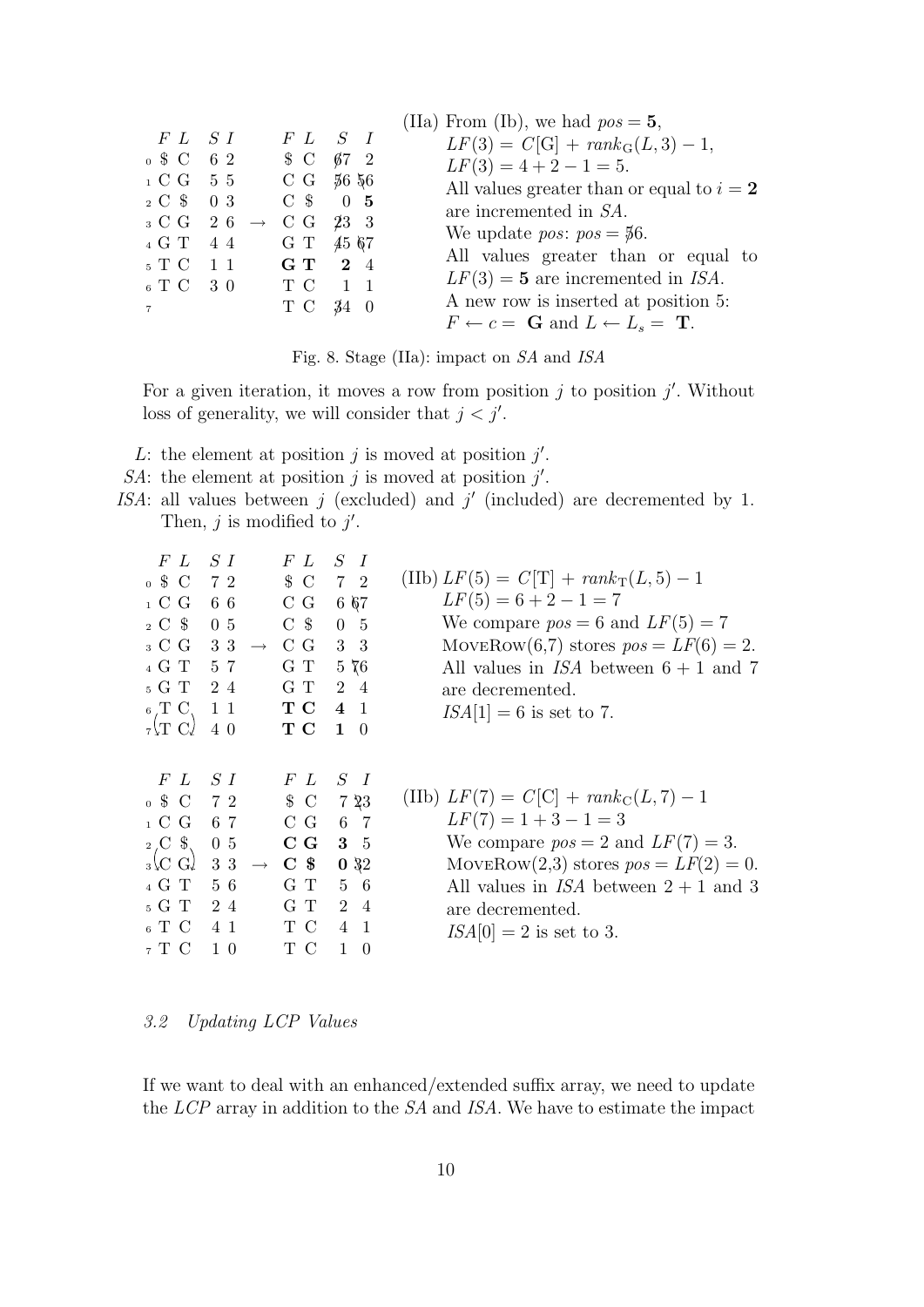|  | $F\ L\quad S\ I$<br>$0 \text{ } $C \quad 7 \text{ } 3$<br>$_1$ C G 6 7<br>2 C G 3 5<br>3 C \$ 0 2<br>4 G T 5 6<br>5 G T 2 4<br>6 T C 4 1<br>$_7$ T C 1 0 |  | (IIb) $LF(3) = C[\$] + rank_{\$}(L,3) - 1$<br>$LF(3) = 0 + 1 - 1 = 0$<br>We compare $pos = 0$ and $LF(3) = 0$<br>$pos = LF(3) \rightarrow no$ modification left. |
|--|----------------------------------------------------------------------------------------------------------------------------------------------------------|--|------------------------------------------------------------------------------------------------------------------------------------------------------------------|
|--|----------------------------------------------------------------------------------------------------------------------------------------------------------|--|------------------------------------------------------------------------------------------------------------------------------------------------------------------|



a modification of the SA, ISA has on the LCP. The two first stages (Ia) and (Ib) are not modifying the SA and ISA, and therefore are not alterating LCP. The two last stages (IIa) and (IIb) are performing two different operations: 1) the insertion of a new row at position  $j$  in  $M$ ;

2) the rotation that moves a given row from position  $j$  to  $j'$ .

1) the insertion of a new row at position  $j$  corresponds to the insertion of a single value in  $SA$  at index j. It has also underlying impacts (series of increments) that have been described before.

2) the rotation that moves a given row from position  $j$  to  $j'$  can be decomposed into the deletion of a row from position  $j$ , followed by the insertion of a row at position  $j'$ . It implies that, in order to deal with rotation, we have to consider the deletion of a letter. This operation supposes the deletion of one value in SA, ISA arrays and in the LCP array as well.

Finally, operations 1) and 2) can be performed using only the insertion and the deletion of a single value in these arrays.

The way the LCP array is modified by an insertion is rather simple. It consists in:

- (a) adding at position  $j-1$  the LCP between the suffix starting at position  $SA[j-1]$  and the inserted suffix;
- (b) updating at position  $j$  the  $LCP$  between the inserted suffix and the suffix that previously started at position  $SA[j]$ .

Similarly, the way the LCP array is affected by a deletion consists in:

- (a) computing at position  $j-1$  the LCP between the suffix starting at position  $SA[j-1]$  and suffix starting at position  $SA[j+1]$ ;
- (b) removing the  $LCP$  value at position j.

It means that our present goal is to compute the new LCP values. In what follows, we denote by  $lcp(u, v)$  the function that returns the length of the longest common prefix between two texts  $u$  and  $v$ .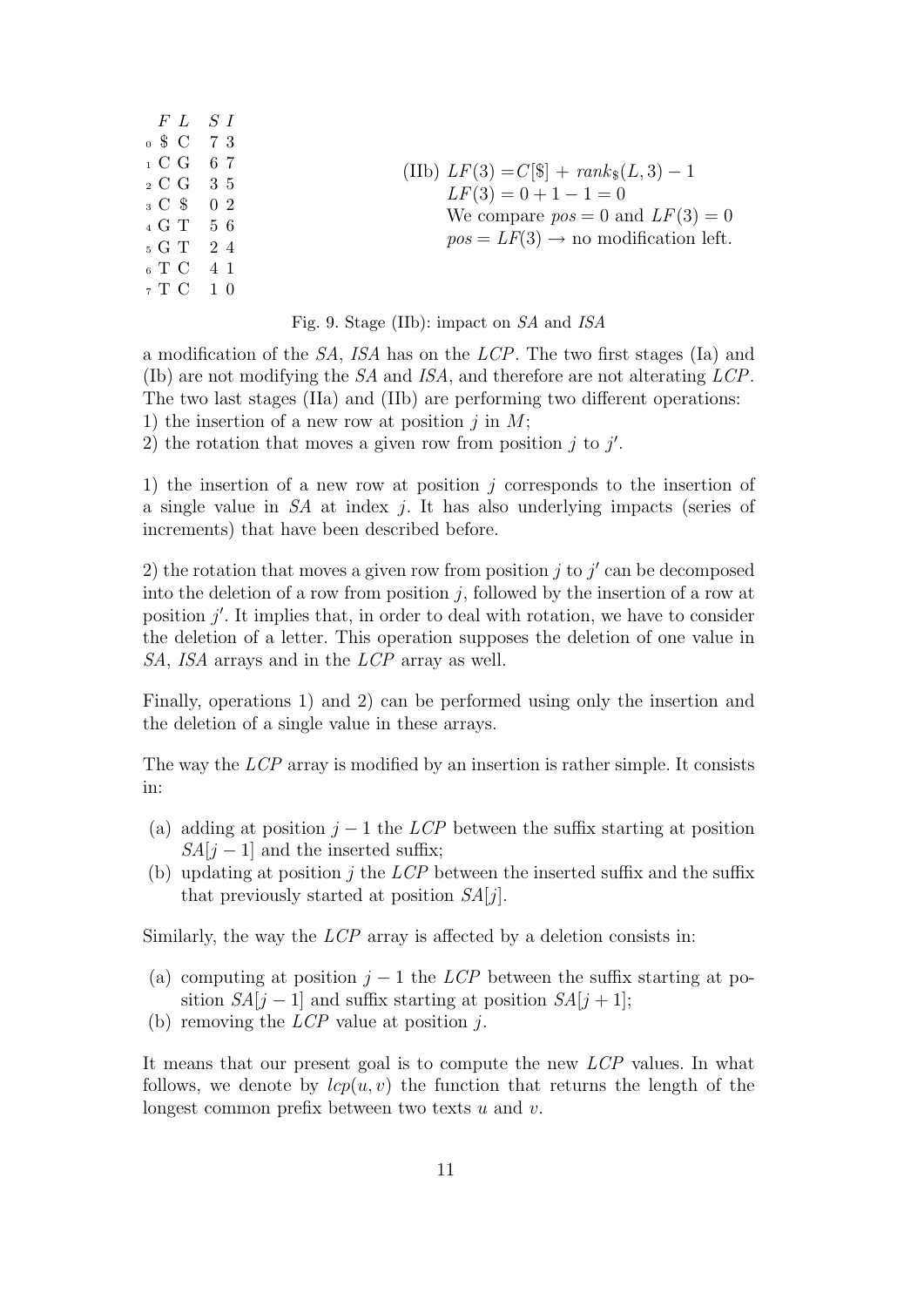We start with the simplest operation of the two: the deletion of a value. Let us consider three consecutive ordered suffixes  $u, v, w$ , such that v starts at position  $SA[j]$ . We know that:

$$
lcp(u, w) = \min(lcp(u, v), lcp(v, w))
$$
\n<sup>(1)</sup>

The deletion of v from the list of sorted suffixes has a direct impact on LCP. We have to:

- (a) compute, at position  $j-1$ , the LCP between the suffix starting at position  $SA[j-1]$  and suffix starting at position  $SA[j+1]$ , that is:  $LCP[j-1] = min(LCP[j-1], LCP[j])$
- (b) remove the  $LCP$  value at position j.

| LCP                   | LCP –                                                                                                                                                                                                                                                                                                                       | LCP |
|-----------------------|-----------------------------------------------------------------------------------------------------------------------------------------------------------------------------------------------------------------------------------------------------------------------------------------------------------------------------|-----|
|                       | $j-1$ 4 $_A$ A C C A C $\qquad$ $\qquad$ $\qquad$ $\qquad$ $\qquad$ $\qquad$ $\qquad$ $\qquad$ $\qquad$ $\qquad$ $\qquad$ $\qquad$ $\qquad$ $\qquad$ $\qquad$ $\qquad$ $\qquad$ $\qquad$ $\qquad$ $\qquad$ $\qquad$ $\qquad$ $\qquad$ $\qquad$ $\qquad$ $\qquad$ $\qquad$ $\qquad$ $\qquad$ $\qquad$ $\qquad$ $\qquad$ $\q$ |     |
|                       | $\begin{array}{ccccccccc}\nj & 3 & A & C & C & A & T & \dots & \longrightarrow & 3 & A & C & C & A & T & \dots & \longrightarrow & 2 & A & C & C & G & A & \dots & \longrightarrow & 3 & A & C & C & A & T & \dots & \longrightarrow & 2 & A & C & C & G & A & \dots & \longrightarrow & 4 & C & G & S & \end{array}$       |     |
|                       |                                                                                                                                                                                                                                                                                                                             |     |
| $\downarrow$ A C G \$ | $\lambda$ A C G \$                                                                                                                                                                                                                                                                                                          |     |

Deletion of  $v = A \mathbf{C} \mathbf{C} A \mathbf{T}$  and its impact on  $LCP$ : (a) the modified value is computed,  $LCP[j-1] = \min(3, 4) = 3;$ (b)  $LCP[j]$  is removed from the  $LCP$  array.

#### 3.4 Insertion of a value in LCP

Let us consider two consecutive ordered suffixes  $u, w$ , such that w starts at position  $SA[j]$ . We will insert a new suffix v between u and w: v will start at position  $SA[j]$  and w will start at position  $SA[j+1]$ .

Without loss of generality, we will first compute  $lcp(u, v)$  and will then deduce or compute (if needed)  $lcp(v, w)$ .

If  $lcp(u, w) = 0$  then the two suffixes are starting with different letters, the number of comparisons that have to be performed is limited.

But it is very likely that  $u$  and  $v$  are starting with the same letter, since  $u$ and  $v$  are sorted. In that case, we can take advantage of equation  $(1)$  and we know that  $lcp(u, v) \geq lcp(u, w)$ .

Computing  $lcp(u, v)$  can be carried out using two possible strategies, as described below:

Practically speaking, the second strategy performs quicker, the number of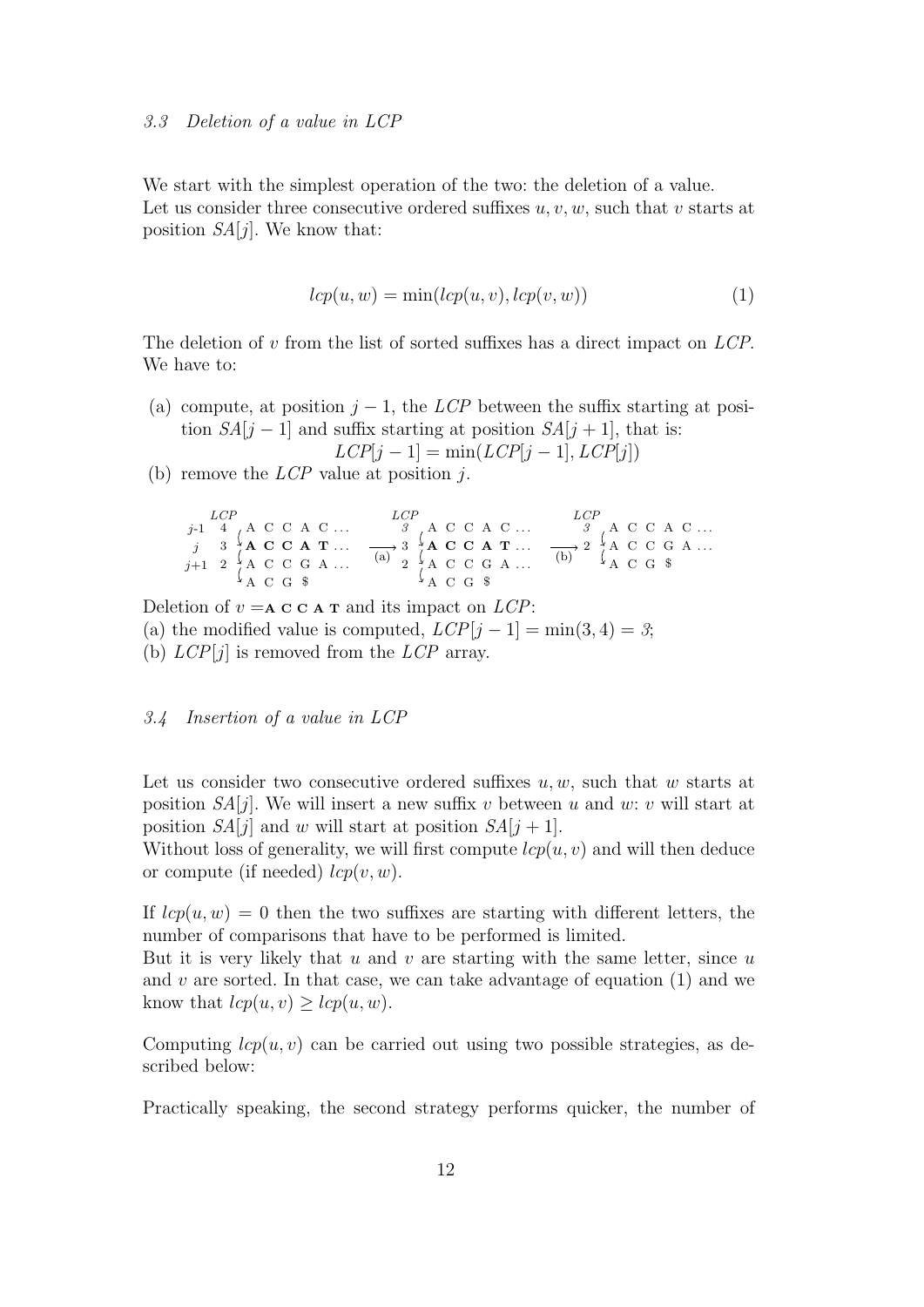

Fig. 10. Two possible strategies for computing  $lcp(u, v)$ 

operations (series of  $LF^{-1}$ ) that are needed for moving from u to u' being prohibitive.

LCP j-1 3 j j+1 A C C A C . . . 2 A C C G A . . . A C G \$ (a) LCP 4 A C C A C . . . ? A C C A T . . . 2 A C C G A . . . A C G \$ (b) LCP 4 A C C A C . . . 3 A C C A T . . . 2 A C C G A . . . A C G \$

Insertion of  $v = A \mathbf{C} \mathbf{C} A \mathbf{T}$  and its impact on  $LCP$ :

(a) the modified value is computed:  $LCP[i-1] = 4$ ;

(b) the modified  $LCP[j-1]$  is larger than the former  $LCP[j-1]$ , it follows that  $LCP[j]$  is equal to former  $LCP[j-1]$ ,  $LCP[j] = 3$ .

We know that  $lcp(u, w) = min(lcp(u, v), lcp(v, w))$ , which implies that either  $lcp(u, v)$  or  $lcp(v, w)$  is equal to  $lcp(u, w)$ . We therefore have:

$$
lcp(v, w) \neq lcp(u, w) \implies lcp(u, v) = lcp(u, w)
$$
\n
$$
(2)
$$

$$
lcp(u, v) \neq lcp(u, w) \implies lcp(v, w) = lcp(u, w)
$$
\n(3)

It follows that, after computing  $lcp(u, v)$ , we are facing two different cases:

- $lcp(u, v) \neq lcp(u, w)$ : using equation (3), we have  $lcp(v, w) = lcp(u, w)$  (no further computation is required);
- $lcp(u, v) = lcp(u, w)$ : we still need to compute  $lcp(v, w)$

### 3.5 Conclusion

The structures BWT, SA, ISA are up-to-date after the reordering stage. However the LCP table may need some extra computations. Some cyclic shifts, whose lexicographical ranking has not changed, may now have a different *LCP* value (see Fig. 11). For this reason, we have to continue considering cyclic shifts from right to left. For each of these cyclic shifts, we recompute the LCP value with the cyclic shift preceding and succeeding it, in lexicographical order. The LCP table is finally up-to-date when both values are equal to the original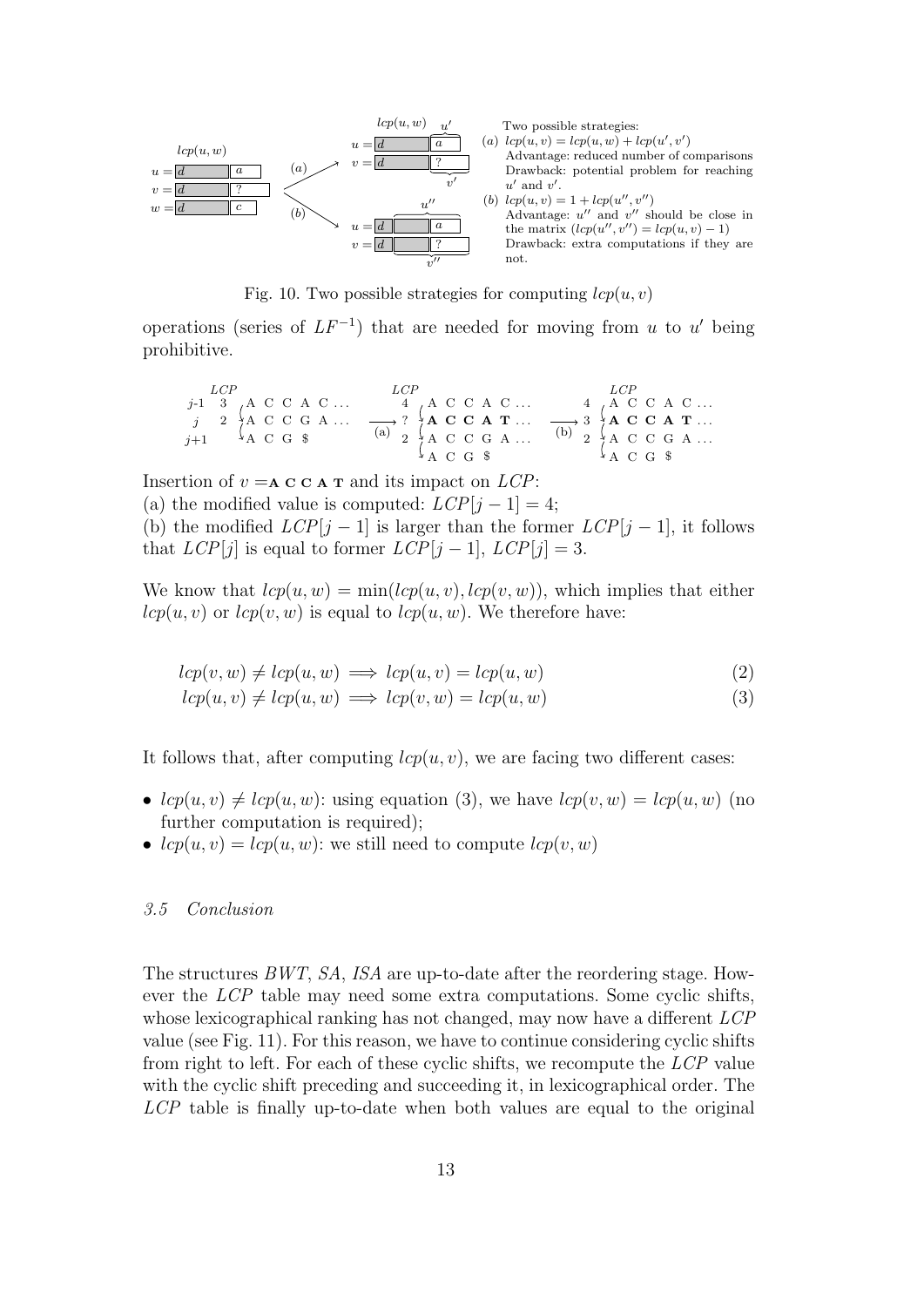

Fig. 11. Impact of a modification on the LCP array

ones.

Handling the three arrays that compose the ESA leads to an overall spacecomplexity that exceeds  $12n$ . Moreover every rotation induces the fact that a potentially large range of values in SA and ISA have to be either incremented (or decremented). These updates are both time and space-consuming. The results are therefore intrinsically not satisfying enough, but there is obviously room for improvement. Instead of considering the whole arrays, we can consider samples, that is a limited number of values that represent the two arrays (SA, ISA), reducing the space requirements and the range of values that need to be incremented (decremented).

## 4 Sampling SA and ISA

We previously mentioned that both SA and ISA arrays are space-consuming, each array requiring 4n bytes in practice. In this section, we are sampling these two arrays to drastically limit the overall space consumption. We are, first, focusing on how ISA can be sampled and are, then, extending our approach to handle SA as well.

## 4.1 Basic Idea

The problem of reducing the space requirement has already been addressed for existing compressed data structures such as FM-Index or Compact Compressed Suffix Array [7,18,8]. The solution that has been proposed consists in storing only few values, based on an equiprobable distribution over ISA. Storing one value out of  $\log^{1+\varepsilon} n$ , for  $\varepsilon > 0$ , makes us store only  $n/\log^{1+\varepsilon} n$ values, that is  $o(n)$  bits.

Let us consider  $ISA=2\ 5\ 3\ 6\ 4\ 1\ 0$ 

A dynamic sample of ISA consists in two arrays: a bit vector m which indicates the positions that are sampled, an integer array  $v$  that presents the sample values.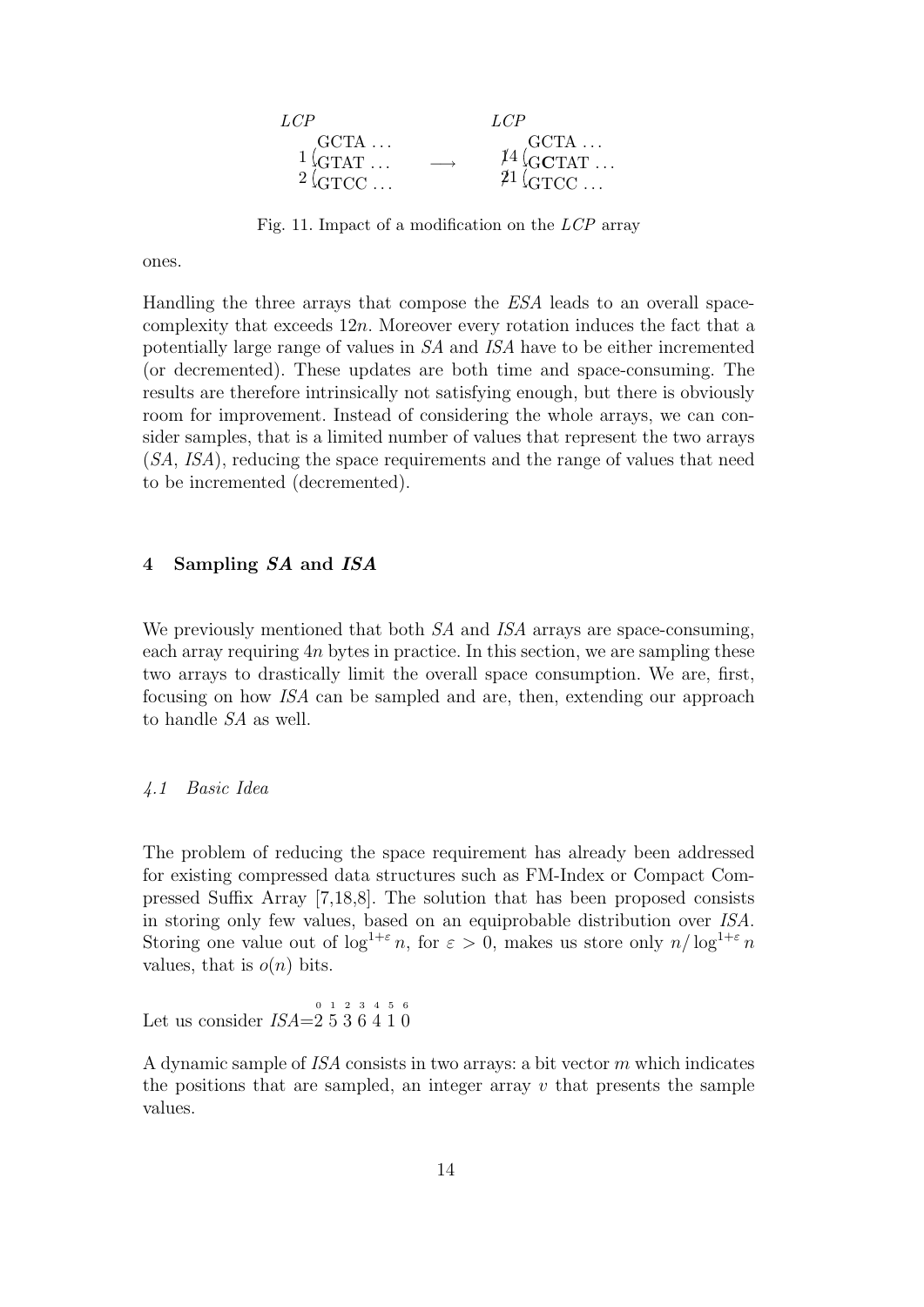|                 |  | $i \t 0 \t 1 \t 2 \t 3 \t 4 \t 5 \t 6$ |  |  |
|-----------------|--|----------------------------------------|--|--|
| m 1 0 1 0 1 0 1 |  |                                        |  |  |
| $v$ 2 3 4 0     |  |                                        |  |  |

Following [11,20], we are considering the two standard operations, rank/select, on a bit vector bv:

rank<sub>c</sub> $(bv, i)$  returns the number of occurrences of c in  $bv[0..i]$ ; select<sub>c</sub>(bv, j) returns the position of the j-th occurrence of c in bv.

While these two operations can be performed in constant time using static structures [20], we are limited to  $O(\log n)$ -time in worst case because of dynamic structures [21] we have to use.

We are facing another problem: updating SA or ISA implies a lot of elementary updates such as incrementing a series of values in the arrays. Clearly, incrementing  $n/\log^{1+\epsilon} n$  sampled values, for each iteration during stage 4, is something we cannot afford. We have to adapt our current strategy and store the sample values in a structure that authorizes fast updates. For this purpose, we are considering a variant which consists in three arrays: two bit vectors and one integer array.

The first bit vector,  $m_{\text{ISA}}$ , indicates the positions where ISA is sampled. The second bit vector,  $v_{\text{ISA}}$  indicates the set of values that are sampled. The integer array,  $\pi_{\text{ISA}}$ , gives the respective order of the sample values: it maps a sample position to its corresponding sample value.



Fig. 12. Sampling ISA: two bit vectors and one integer array

The two bit vectors and the integer array:

 $m_{\rm ISA}$  = 1010101 corresponds to sample positions [0, 2, 4, 6];  $v_{\text{ISA}} = 1011100$  corresponds to sample values [0, 2, 3, 4];  $\pi_{\text{ISA}} = [2, 3, 4, 1]$  corresponds to the one-to-one mapping between sample positions and associated sample values.

Decrementing all values between  $j$  (excluded) and  $j'$  (included), during stage 4 of our update algorithm, is simply done by moving the bit in  $v_{\rm ISA}$  from position  $j$  to position  $j'$  (see Fig. 13).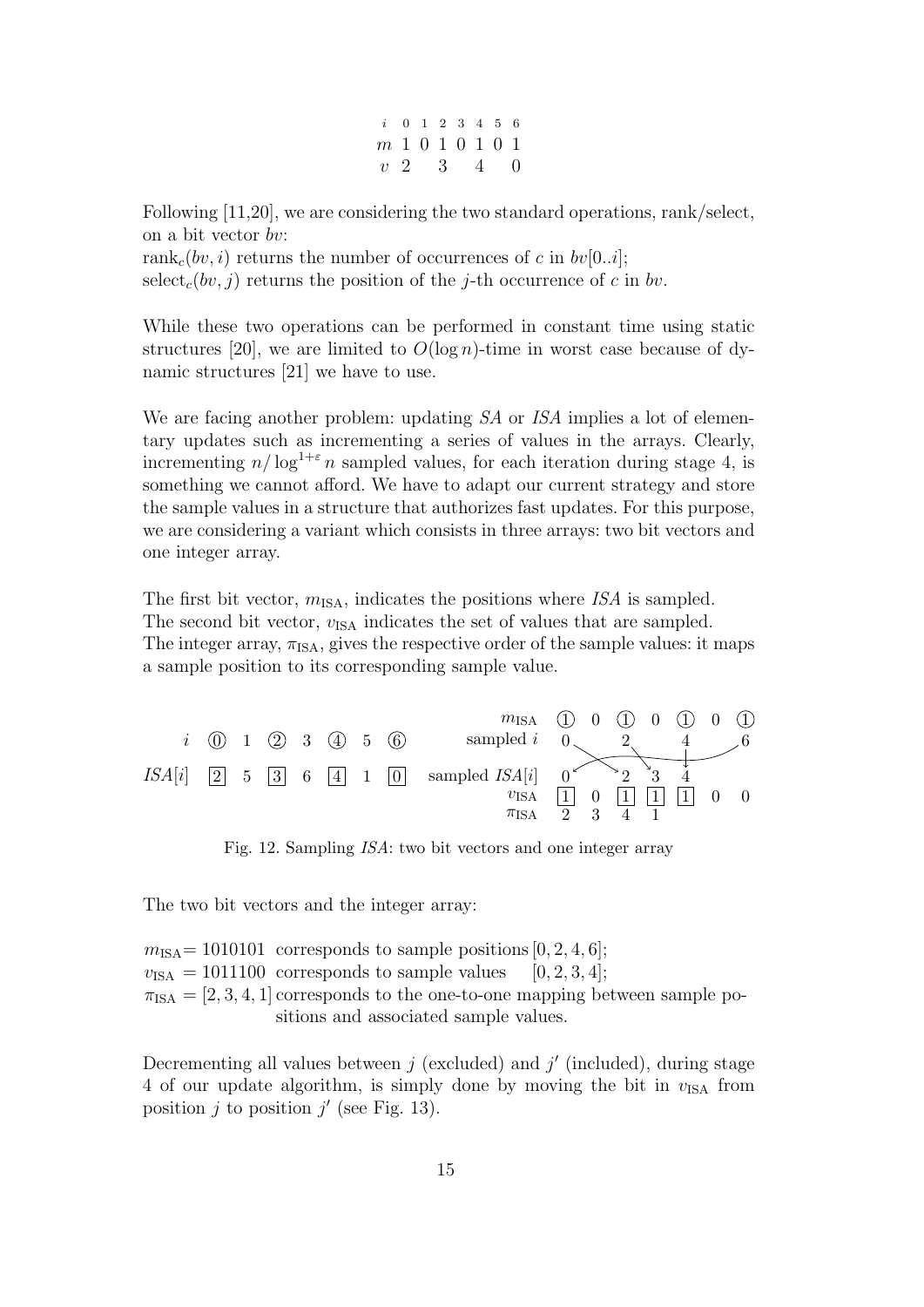

Consequences of the rotation: values between 1 and 5 are decremented, sample value at position 0 is now at position 5.

Fig. 13. Decrementing values in  $v<sub>ISA</sub>$ 

4.2 Retrieving any Value of ISA

0 1 2 3 4 5 6

We replaced the complete  $ISA=2536410$  by these three arrays. We have to explain the mechanisms that are used for accessing the original ISA values that are samples in the new structure, or for retrieving the missing value whenever the position we are requesting is not among the sampled ones. We also have to compute the cost of such an operation, the gain we achieved in terms of space should not be counterbalanced by an excessive time overload.

## 4.2.1 Retrieving a Value at a Sampled Position

Retrieving a value at a sample position  $i$  is a simple process. We have to determine:

- (a) the rank of the sample position i, i.e.  $r = \text{rank}_1(m_{\text{ISA}}, i);$
- (b) the rank of sample value corresponding to the sample position, *i.e.*  $\pi_{\text{ISA}}(r)$ ;
- (c) the sample value from its rank, *i.e.* select<sub>1</sub>( $v_{\text{ISA}}, \pi_{\text{ISA}}(r)$ ).

|  |                                                      |  | <i>i</i> 0 1 2 3 4 5 6 (a) $m_{\text{ISA}}: m_{\text{ISA}}[2] = 1, 2$ is a sample position.           |
|--|------------------------------------------------------|--|-------------------------------------------------------------------------------------------------------|
|  | $m_{\text{ISA}}$ 1 0 $ 1 ^{(a)}0$ 1 0                |  | $rank_1(m_{\text{ISA}}, 2) = 2$                                                                       |
|  | $\pi$ ISA 2 $\left  \overline{3} \right ^{(b)}$ 4 1  |  | (b) $\pi_{\text{ISA}}$ : the 2nd value is 3                                                           |
|  | $v_{\text{ISA}}$ 1 0 1 $\prod_{i=1}^{n} (c_i)$ 1 0 0 |  | (c) $v_{\text{ISA}}$ : select <sub>1</sub> $(v_{\text{ISA}}, 3) = 3$<br>Finally, we have $ISA[2] = 3$ |

Fig. 14. Retrieving a value for a sample position: ISA[2]

Since rank and select functions can be performed in  $O(\log n)$  worst-case time, retrieving a value for a sample position costs at most  $O(\log n)$  plus the cost of accessing the  $\pi_{\text{ISA}}$  dynamic structure. It explains why we will have to pay a lot of attention to this specific data structure, in what follows.

### 4.2.2 Retrieving a Value at an Unsampled Position

Retrieving a value at an unsampled position  $i$  is a more complex process. Since the value we would like to retrieve does not correspond to a sample position, we have to locate one of the surrending positions. We can either choose preceding or succeeding position. We will consider, without loss of generality the succeeding position, that is obtained using  $select_1(rank_1(m_{ISA}, i) + 1)$ .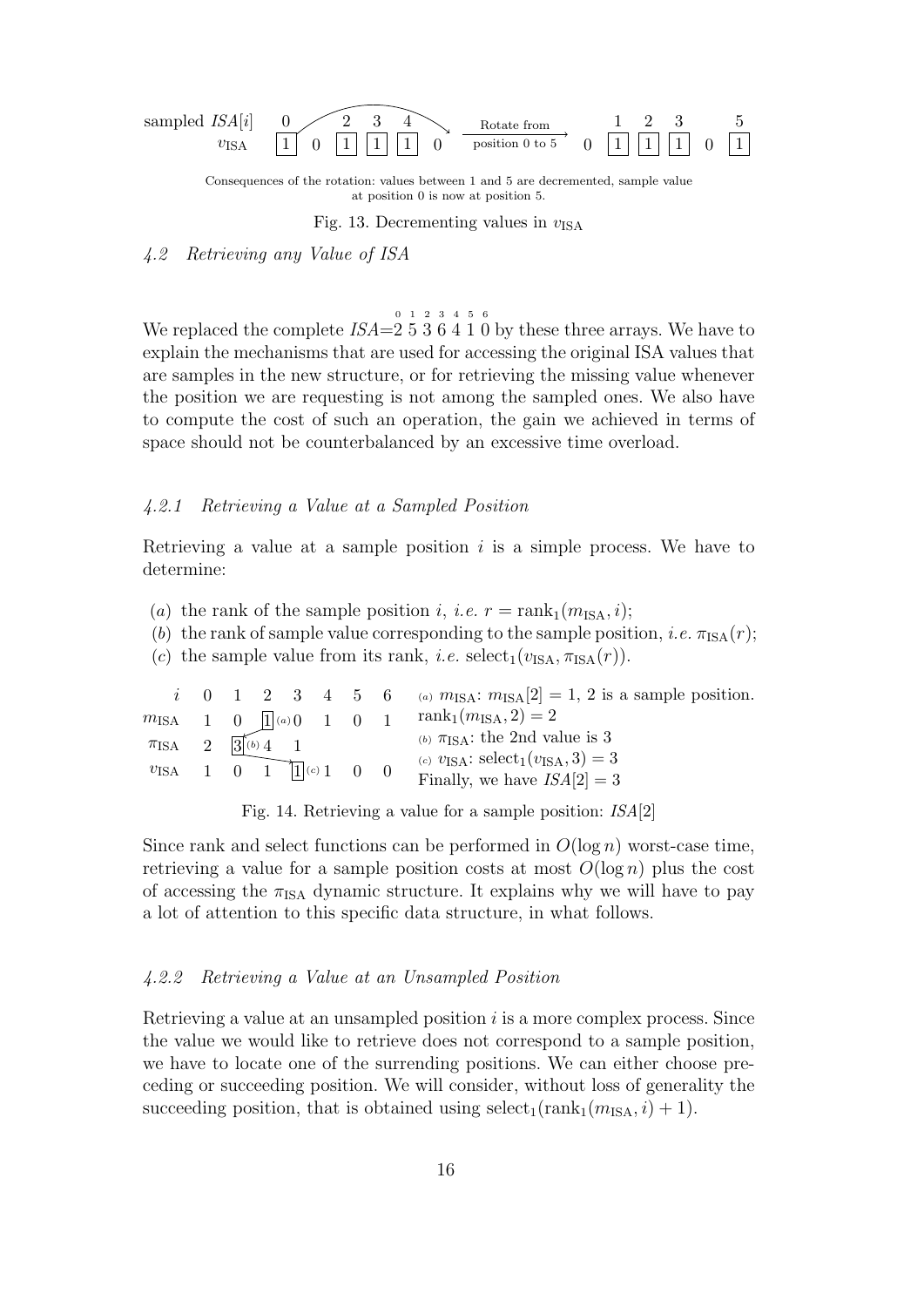- (a) determine the rank r of p, the closest sample position to the right of i,  $r = \text{rank}_{1}(m_{\text{ISA}}, i) + 1;$
- (b) determine the offset off between i and the position of p,  $off = select_1(m_{ISA}, r) - i$
- $(c)$  determine the rank of sample value corresponding to p,  $\pi_{\text{ISA}}(r);$
- (d) determine the sample value v corresponding to  $p$ ,  $v = \text{select}_1(v_{\text{ISA}}, \pi_{\text{ISA}}(r))$
- (e) determine the unsampled value  $r'$  corresponding to i,  $r' = LF^{off}(v);$

| position. rank $_1(m_{\text{ISA}}, 3) + 1 = 3$<br>$i \quad 0 \quad 1 \quad 2 \quad 3 \quad 4 \quad 5 \quad 6$<br>(b) $m_{\text{ISA}}$ : select <sub>1</sub> $(m_{\text{ISA}}, 3) = 4$ .<br>$m_{\text{ISA}}$ 1 0 1(a) $\boxed{0}$ 1(b) 0<br>$\text{off} = 4 - 3 = 1$<br>$\int_0^{\infty}$ (c) 1<br>2 3<br>$\pi_{\rm{ISA}}$<br>(c) $\pi$ <sub>ISA</sub> : the 3rd value is 4<br>$v_{\text{ISA}}$ 1 0 1 1 ( <i>d</i> ) $[1] \setminus 0$ $[0]$ ( <i>e</i> )<br>(d) $v_{\text{ISA}}$ : select <sub>1</sub> ( $v_{\text{ISA}}, 4$ ) = 4<br>(e) $v_{\text{ISA}}$ : $LF^{off}(4) = LF(4) = 6$ .<br>LF<br>Finally, we have $ISA[3] = 6$ |  |
|---------------------------------------------------------------------------------------------------------------------------------------------------------------------------------------------------------------------------------------------------------------------------------------------------------------------------------------------------------------------------------------------------------------------------------------------------------------------------------------------------------------------------------------------------------------------------------------------------------------------------------|--|
|---------------------------------------------------------------------------------------------------------------------------------------------------------------------------------------------------------------------------------------------------------------------------------------------------------------------------------------------------------------------------------------------------------------------------------------------------------------------------------------------------------------------------------------------------------------------------------------------------------------------------------|--|

Fig. 15. Retrieving a value for an unsampled position: ISA[3]

The cost for retrieving the sample value is described at Sec. 4.2.1. Additionally, we have to compute off and  $LF^{off}$ . The former only uses rank and select functions and can be performed in  $O(\log n)$ -time. The latter consists in off successive calls to the  $LF$  function and therefore costs off times the cost of the  $LF$  function. Since  $LF$  is calculated using rank<sub>c</sub> on general alphabets and C (count) function, we can compute LF in  $\tilde{O}(\log n \left(1 + \frac{\log \sigma}{\log \log n}\right))$  time using the latest results on dynamic structures [11]. Finally, the time for retrieving a value at an unsampled position is bounded by  $O\left(\text{off} \times \log n\left(1 + \frac{\log \sigma}{\log \log n}\right)\right)$  $\left\langle \right\rangle$ plus the time for accessing  $\pi_{\text{ISA}}$ .

# 4.3 Adding or Removing a Sample

The sample values must be as uniformly distributed as possible over ISA which means that we cannot have too many (resp. too few) samples in a given interval. More precisely, we will maintain the sample in such a way we are having exactly one sample in a sliding window of size  $\alpha \log^{1+\epsilon} n$  and at most two in a sliding window of size  $\beta \log^{1+\epsilon} n$ , for any parameters  $\alpha < \beta$ . With such restrictions we have an upper bound for the time spent for retrieving any value of ISA.

Since we allow any factor to be inserted or removed at any position, we may infringe these conditions. This may happen during stage 3, when we insert or delete an element or during stage 4, when we rotate elements.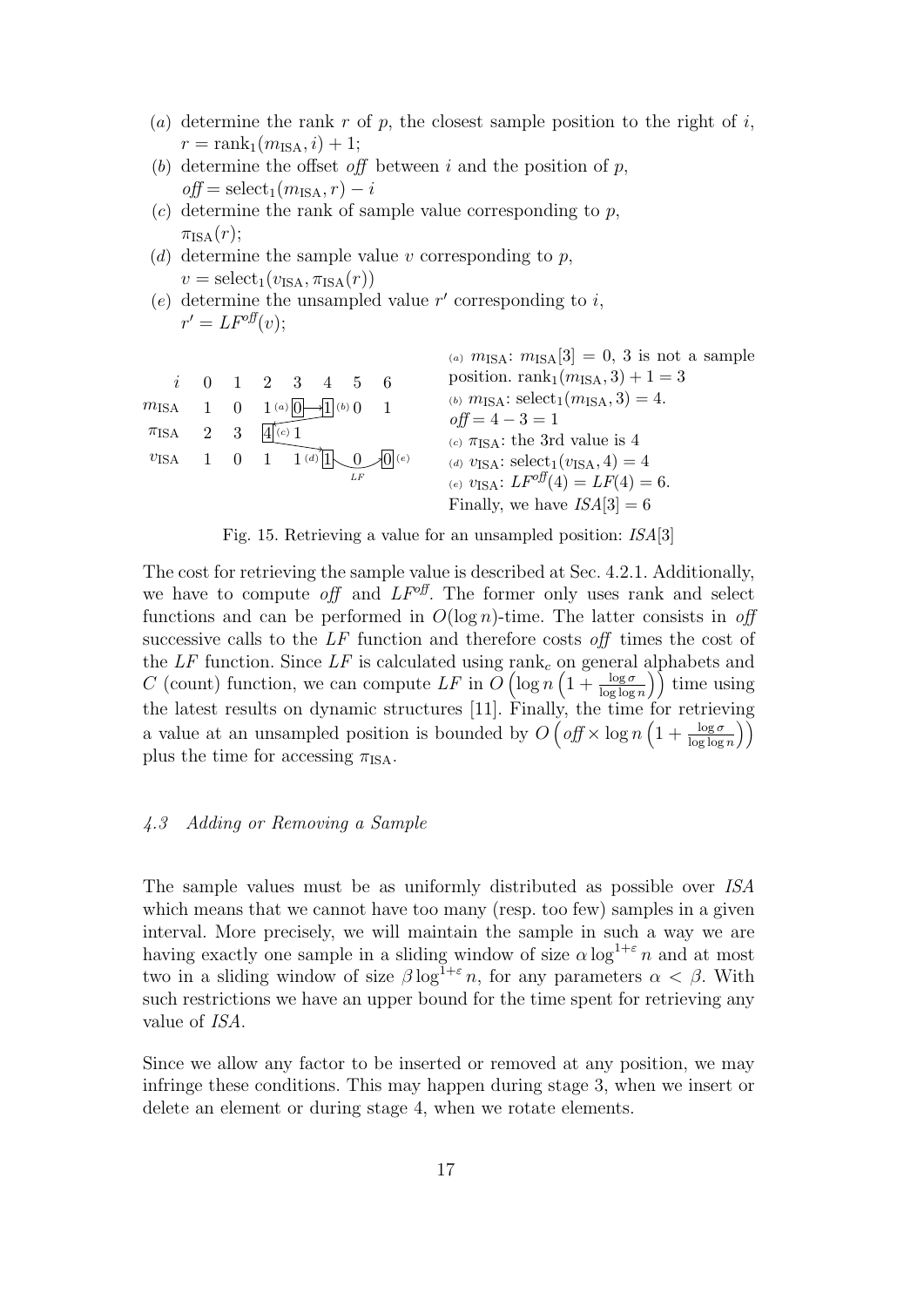In order to insert a sample at position i, we first need to retrieve  $\text{ISA}[i]$  using the method described in Sec. 4.2.

We, then, have to update the three arrays:

- $m_{\text{ISA}}[i] = 1$  j-th added sample position with  $j = \text{rank}_1(m_{\text{ISA}}, i)$
- $v_{\text{ISA}}[ISA[i]] = 1$  k-th added sample value with  $k = \text{rank}_1(v_{\text{ISA}},ISA[i])$
- insertion of k at position j in  $\pi_{\text{ISA}}$

# 4.4 Updating a Permutation

We have already seen that managing the updates of  $ISA$  using  $v_{\text{ISA}}$  is quite easy. Nevertheless, we also need to update the permutation  $\pi_{\text{ISA}}$ . It is potentially modified when we have to insert or delete a value in ISA.

In order to guarantee fast access to the ISA values we have to design an efficient way of storing and updating  $\pi_{\text{ISA}}$  (we recall that both rank and select on  $m_{\text{ISA}}$  and  $v_{\text{ISA}}$  can be performed in at most log n steps).

As far as we know, there exists no solution to the problem of storing the permutation  $\pi_{\text{ISA}}$  in such a way that the cost for updating it does not exceed the  $\log n$  complexity.

Let us formalise the problem: consider a permutation  $\pi$  defined over  $\{1, \ldots, n\}$ .

- (1) After inserting a value i at position j in  $\pi$ , the resulting permutation  $\pi'$ is defined over  $\{1, \ldots, n+1\}$  as follows:
	- (a) All values greater or equal to i in  $\pi$  are incremented by one in  $\pi'$
	- (b) Value  $i$  is inserted at position  $i$ .
- (2) After deleting an element at position  $j$  in  $\pi$  whose value is i, the resulting permutation  $\pi'$  is defined over  $\{1, \ldots, n-1\}$  as follows:
	- (a) Element at position  $j$  is deleted.
	- (b) All values greater than i in  $\pi$  are decremented by one in  $\pi'$ .

For solving this problem, we consider two structures  $A$  and  $B$  containing  $n$ nodes. We denote by  $A[i]$  the *j*-th node in A, and  $B[i]$  the *i*-th node in B.

Using A and B, we define a permutation  $\pi$  of n elements as follows:  $\pi(j) = i$ if and only if a link is defined from node  $A[j]$  to node  $B[i]$ .

# 4.4.1 Insertions and Deletions

The insertion of value i at position j is done by inserting a node  $A[j]$ , a node  $B[i]$  and a link from  $A[j]$  to  $B[i]$ .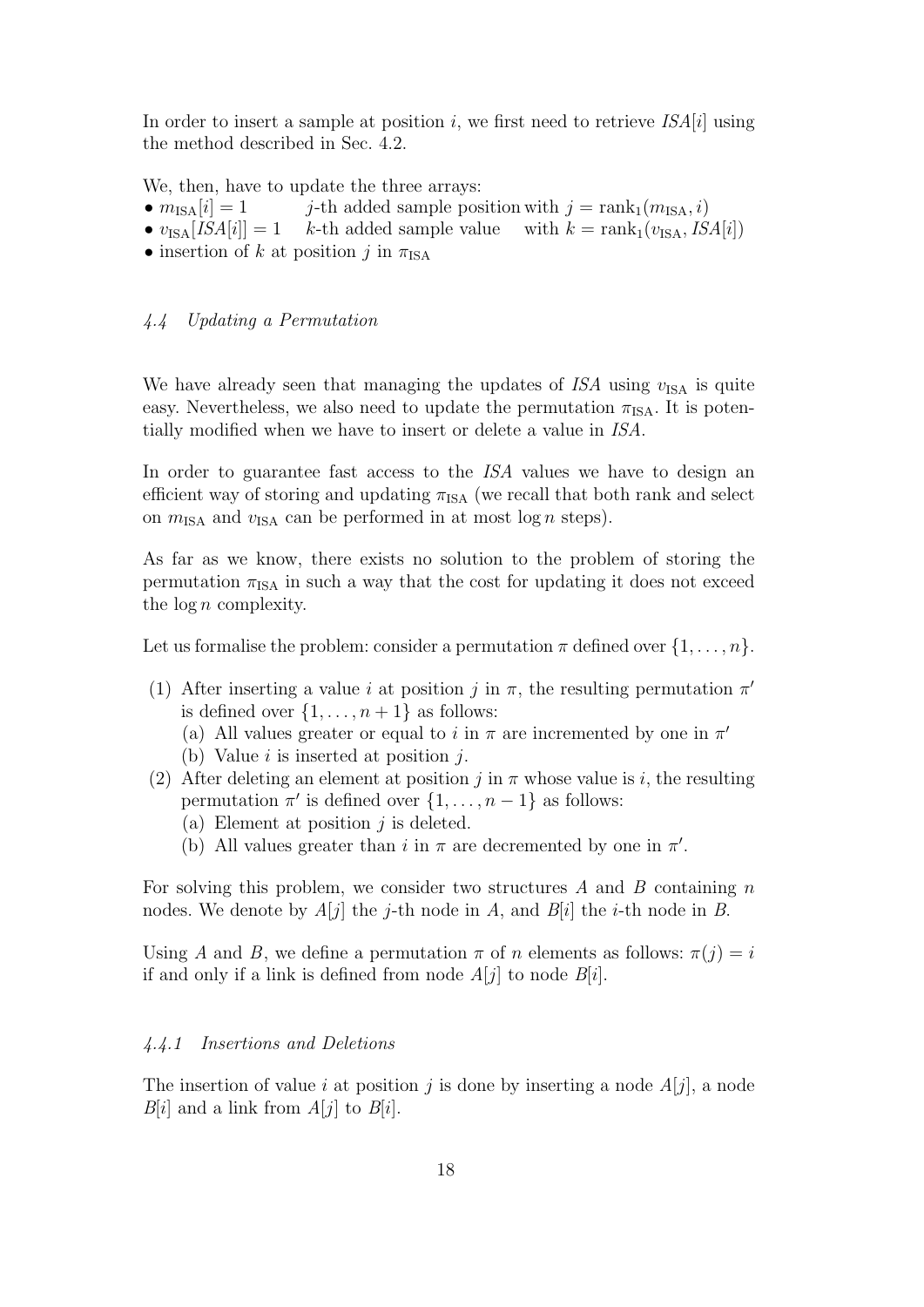The insertion of these nodes in  $A$  and  $B$  shifts by one position all nodes to their right, as described in Fig. 16.



Fig. 16. Insertion in a dynamic permutation

Deleting a given value i is done in a symmetric way: we delete  $B[i]$  as well as  $A[j]$ , with j such that  $\pi(j) = i$ .

# 4.4.2 Accessing a Value

Suppose we want to determine  $\pi(j)$ . First, we go to node  $A[j]$ , follow the link and get a corresponding node  $N$  in  $B$ . Then, we have to determine the position of N in B. This position corresponds to the value of  $\pi(j)$ .

Since we would like to access values in  $B$  in  $\log n$  time, we are storing the nodes in a balanced binary tree such that  $B[i]$  is the *i*-th node in the in-order traversal of the tree. In order to do so, in each node N we store its rank in the in-order traversal of the subtree rooted at  $N$  (see Fig. 17).



Fig. 17. Representation of the permutation  $\pi$ : [5, 3, 1, 7, 2, 6, 4]

This additional information allows to compute the rank of any node in the in-order traversal of the tree in at most logarithmic time. It can be done using the following algorithm: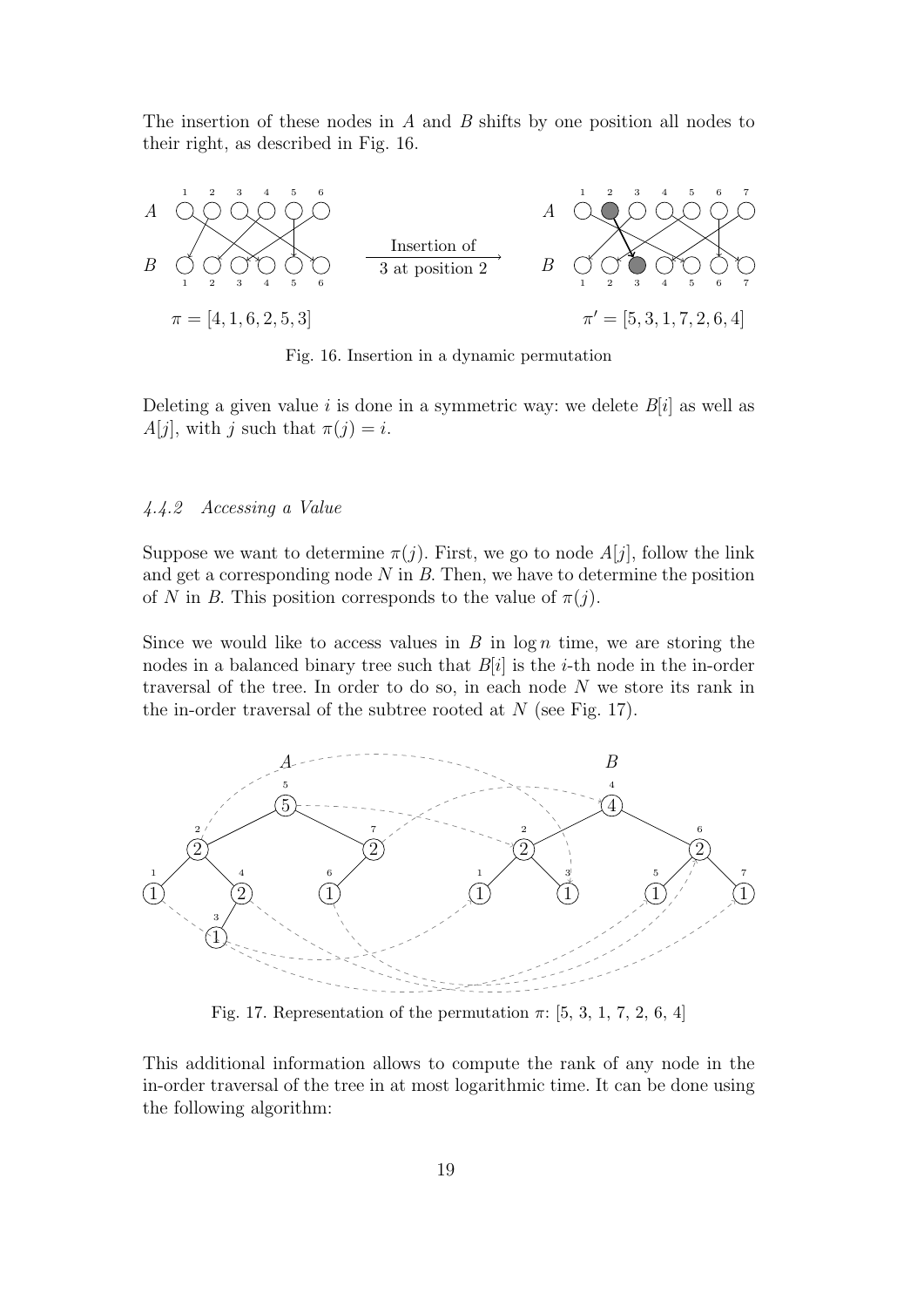$INORDERRANK(N)$  $rank \leftarrow N. rank$ 2 while  $N \neq root$  do if N is in its parent's right subtree then  $rank \leftarrow rank + N.parent. rank$  $N \leftarrow N.parent$ return rank

Conversely, given an in-order rank  $r$ , we can go to the corresponding node. Starting from the root we have to compare  $r$  with the rank  $R$  stored in the root:

- $r = R$ : the root is the node we are looking for,
- $r < R$ : apply the algorithm to the node at position r in the left subtree,
- $r > R$ : apply the algorithm to the node at position  $r-R$  in the right subtree.

In Fig. 17, for accessing the node at position  $r = 6$  in A:

- $R = 5$ ,  $r = 6$  and  $r = 6 > 5 = R$ : apply the algorithm to the node at position  $r = R - r = 6 - 5 = 1$  in the right subtree,
- In the right subtree, we have  $R = 2$ ,  $r = 1$  and  $r = 1 \lt R = 2$ : apply the algorithm to the node at position  $r = 1$  in the left subtree,
- In the left subtree, we have  $R = 1, r = 1$  and  $r = R$ : it is the node we are looking for, its rank is 6 in the tree.

Following the link, we arrive at the sixth node in B, therefore  $\pi(6) = 6$ .

Finally, accessing the value at position  $j$  in the permutation is done by calling  $INORDERRANK(A[j].link).$ 

# 4.5 Extension to SA

Since ISA is the inverse of SA, we can compute SA using a method similar to the one we used for ISA.

For computing ISA,  $\pi_{\text{ISA}}$  is the mapping between  $m_{\text{ISA}}$  (positions in ISA) and  $v_{\text{ISA}}$  (values in ISA). Symmetrically, for computing SA, the inverse of  $\pi_{\text{ISA}}$  is the mapping between  $v_{\text{ISA}}$  (positions in SA) and  $m_{\text{ISA}}$  (values in SA).

Therefore, the only requirement for accessing SA is to be able to compute  $\pi_{\text{ISA}}^{-1}$ . This can be easily done using the structure presented in Sec. 4.4 and by considering that links are bidirectional.

Finally, with little extra effort, we have a sample that allows us to compute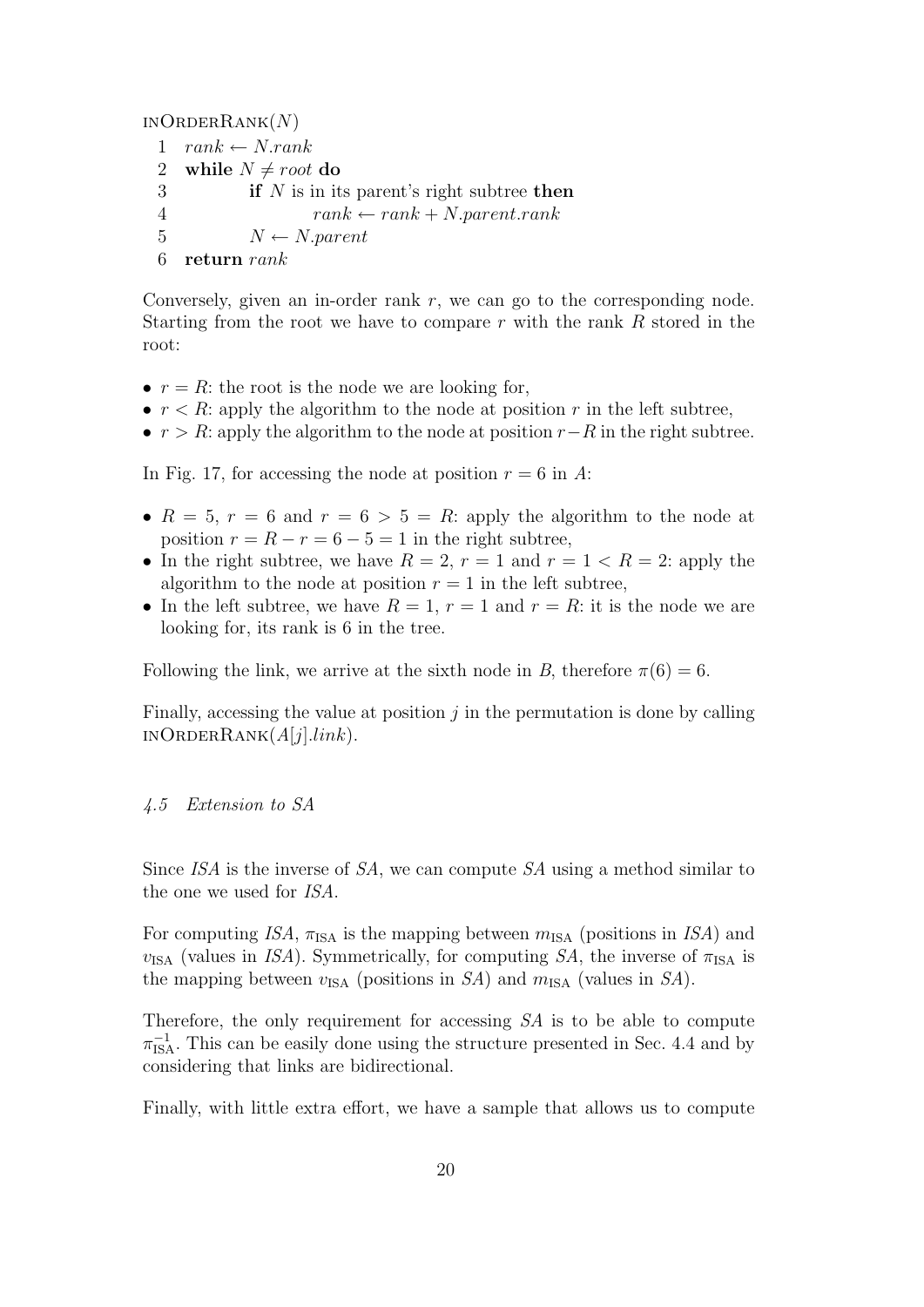# 4.6 Complexity

Without using the sample of SA and ISA, we had a space requirement of  $8n$ bytes. Now, we detail the space consumption of each structure used for the sample.

The bit vectors  $m_{\text{ISA}}$  and  $v_{\text{ISA}}$  are *sparse*: they have a small number of bits equal to 1, that is  $\Theta(n/\log^{1+\varepsilon} n)$ . Mäkinen and Navarro developed a compressed dynamic bit vector [21] that needs  $nH_0 + o(n)$  bits and handle all needed operations in  $O(\log n)$  time.  $H_0$  denotes the zero-th order entropy of the bit vector and since our bit vectors are sparse, their space consumption is  $o(n)$  bits only.

The length of the permutation  $\pi_{\text{ISA}}$  is  $n/\log^{1+\epsilon} n$ . We are storing two balanced binary trees of  $n/\log^{1+\epsilon} n$  nodes each and every node has a pointer to another node. Pointers are stored in  $O(\log n)$  bits under the RAM model, and nodes in the trees can be stored in at most  $O(\log n)$  bits. Note that there exist other succinct structures for storing a dynamic binary tree such as [27,1] but using them would not impact the final space complexity. Finally the permutation is stored in  $O(n \log n / \log^{1+\epsilon} n) = o(n)$  bits. The operations for retrieving, inserting or deleting a value are carried out in at most  $O(\log n)$  time.

Finally the sample needs  $o(n)$  bits and a value can be recovered from the sample in  $O(\log n)$  worst-case time.

Since LF can be computed in  $O(\log n + \frac{\log n \log \sigma}{\log \log n})$  $\frac{\log n \log \sigma}{\log \log n}$  any value from SA and ISA can be obtained in  $O(\log^{2+\varepsilon} n + \frac{\log^{2+\varepsilon} n \log \sigma}{\log \log n})$  $\frac{\cos^{2} \pi \cos \sigma}{\log \log n}$  worst-case time.

# 4.7 Managing the Whole Suffix Array

We have explained how to manage a sampled suffix array (that is a compressed suffix array) for a space-consumption reason. However, one may want to have the whole suffix array for accessing any value more quickly.

Actually, this case is just a special case of the sampled suffix array, where each position is sampled. Therefore, the masks  $m<sub>ISA</sub>$  and  $v<sub>ISA</sub>$  are useless, only  $\pi$ <sub>ISA</sub> is meaningful since it corresponds exactly to *ISA*. Clearly, the inverse permutation  $\pi_{\text{ISA}}^{-1}$  corresponds to  $SA$ .

Finally, we can access any value of  $SA$  or  $ISA$  in  $O(log n)$  worst-case time using  $O(n \log n)$  bits.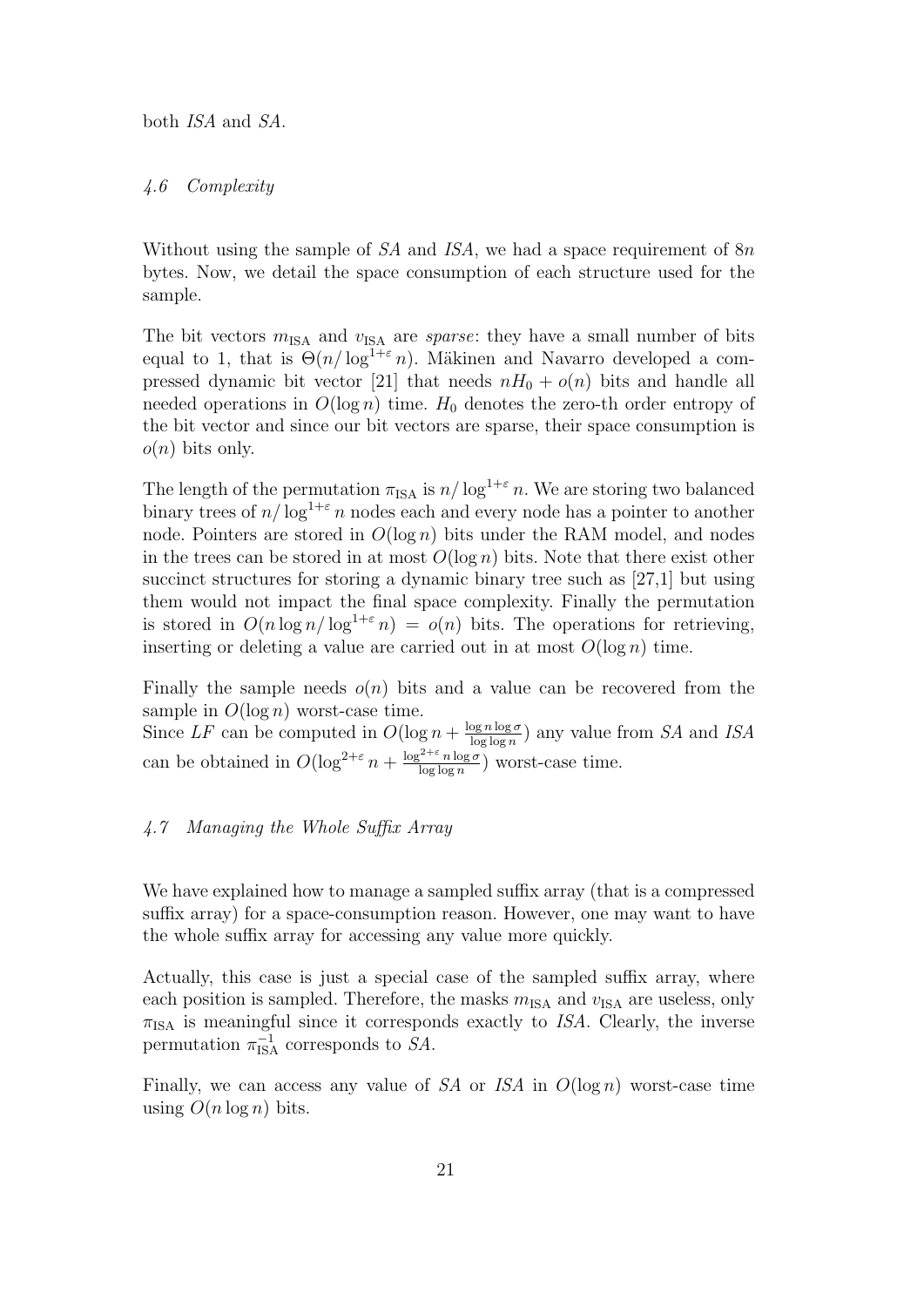## 5 Generalisation to Factors and Deletions/Substitutions

Until now, we only considered the insertion of a single letter in the text. Similarly to what we did for the Burrows-Wheeler Transform in [30], our approach can be extended to the insertion of a factor and other edit operations.

# 5.1 Inserting a Factor rather than a Single Letter

Let us consider the insertion of a text S of length  $m$ , at position i in T. One straightforward solution for inserting  $S$  in  $T$  consists in applying our algorithm successively to each letter of S. Unfortunately, this solution implies executing m times the reordering stage, which can be very time-consuming. We are presenting here an adaptation of our method, for inserting a factor, that needs only one execution of the reordering stage.

As explained in [30], stages 1, 2 and 4 remain globally the same. The main difference stands during stage 3 where all the letters of S are inserted backwards in the Burrows-Wheeler Transform.

Therefore, for  $j = m - 1$  downto 0, we insert in SA the value  $i + j$  at position k, the position where  $S[j]$  was inserted in L, the last column of the BWT conceptual matrix. Conversely, in ISA we insert k, at position  $i + j$ .

# 5.2 Deleting a Factor

Let us consider the deletion of the substring of length  $m$  starting at position i in T. All the rows corresponding to  $T^{[k]}$ , where  $i \leq k < i+m$  are deleted in L.

When a row r is deleted in L, we delete values at position  $SA[r]$  in ISA and at position  $r$  in  $SA$ . All values in  $ISA$  greater than  $r$  are decremented by one.

#### 5.3 Substituting a Factor

Let us consider the substitution of  $T[i \dots i + m - 1]$  by  $S[0 \dots m - 1]$ .

In  $F$  and  $L$  the elements are substituted accordingly to  $S$ . Because of these substitutions, the modified rows may be moved as well: their lexicographic ranking has changed.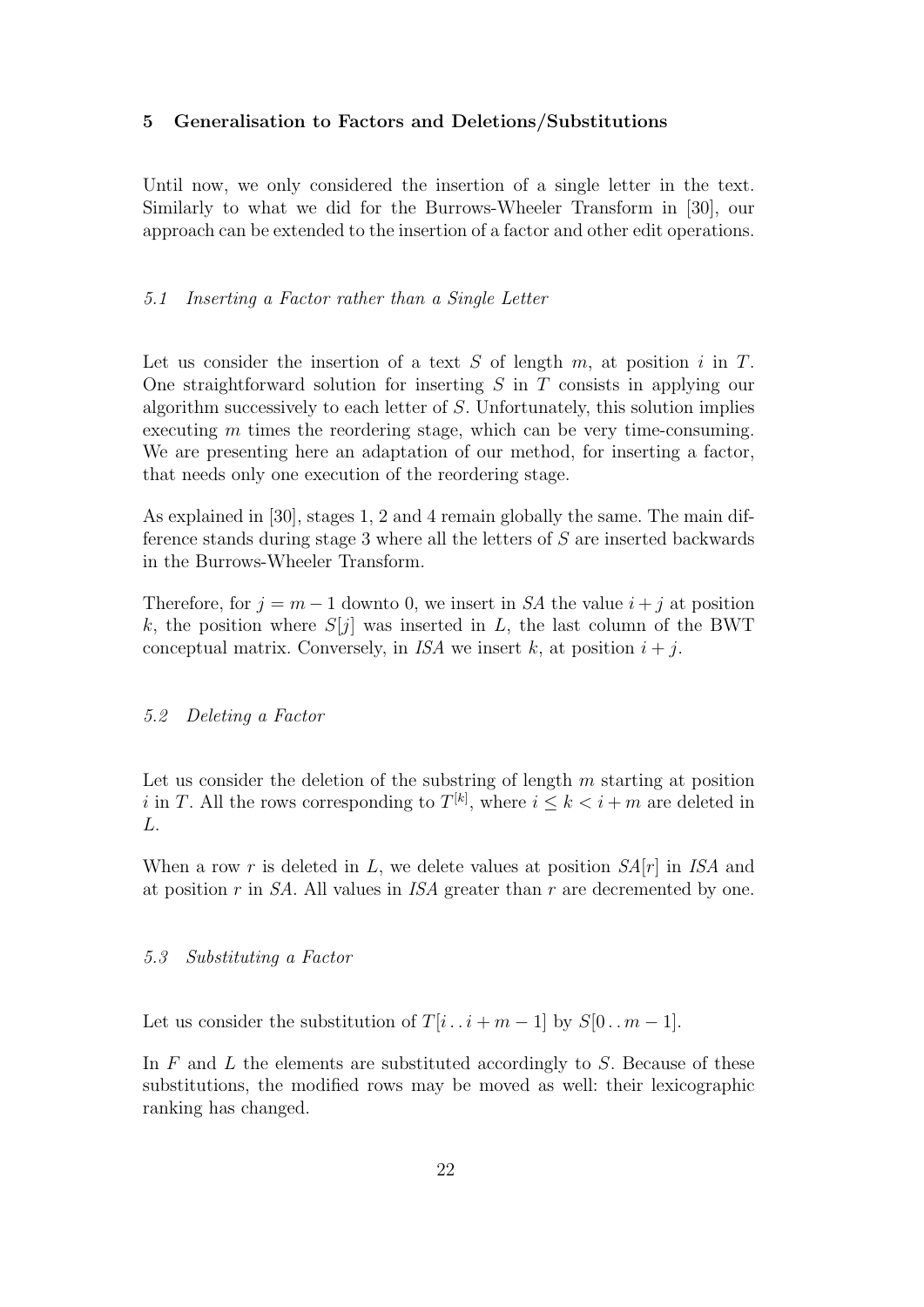Thus, in that case, the modifications in  $L$  are equivalent to the modifications during the reordering stage (rows are moved). Therefore, the modifications in SA and ISA are done on the same principle than during the reordering stage.

# 5.4 Updating the LCP Table

We previously defined two basic update operations on the LCP table: inserting a new value at a given position and deleting a value from a given position.

Given the three basic modifications on the suffix array, we detail what are the operations to be used on the LCP table:

- Inserting  $SA[j]$ : insertion of a new value in  $LCP$  at position j (Sec. 3.4).
- Deleting  $SA[j]$ : deletion of  $LCP[j]$  (Sec. 3.3).
- Moving  $SA[j]$  at position i: deletion of  $LCP[j]$  and insertion of a new value at position  $i$  (Sec. 3.3 & 3.4.)

# 6 Experiments and Results

Even if some work has already been done to allow any modification on an indexed text [6,13], we are not aware of any practical implementation. Therefore we compared our method to the current fastest implementation that constructs the suffix array, using different types of texts.

The reconstruction of the suffix array we considered is the very efficient algorithm by Maniscalco and Puglisi [23]. We used the implementation available on the authors website<sup>2</sup>: MSufSort version 3.1 Beta.

Gerlach [10] kindly provided us his implementation of dynamic structures for rank and select. We used these structures in our implementation.

The  $C/C++$  code has been compiled using gcc version 4.3 with option  $-02$ under a Linux 2.6.27. The execution times have been measured using the C function gettimeofday. The tests were performed on a laptop with 2 GB of RAM, using a single processor of an Intel Core 2 Duo at 1.83 GHz. No extra process was running on this dedicated machine during the tests.

We performed the tests on DNA and English texts from the Pizza&Chili corpus <sup>3</sup> and a random text drawn from an alphabet of size 100.

 $\overline{\text{2} \text{www.michael-maniscalco.com/msufsort.htm}}$ 

<sup>3</sup> pizzachili.dcc.uchile.cl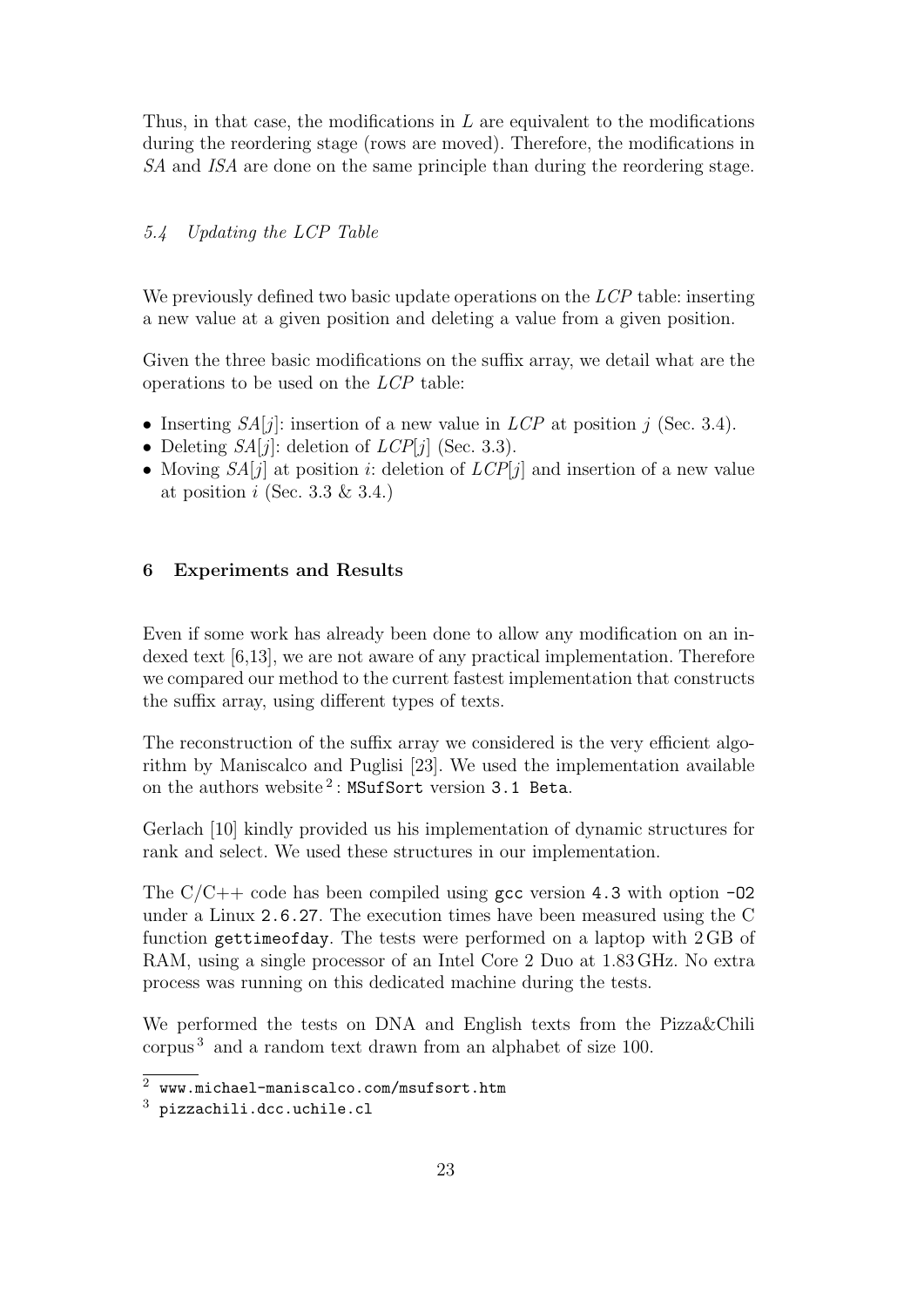We studied both space and time consumptions for a variety of sampling factors. We carried out these studies by considering three different types of text of length one million symbols: DNA, random and English texts (we added for extending the scope of our study).



Fig. 18. Space consumption of our index, using texts of size 100 KB

In Fig. 18, in all cases we observe that most of the space used corresponds to L. It is stored in a Huffman-shaped wavelet tree, as described in [25], that explains the memory consumption of  $L$  for the different types of text. The masks, yet uncompressed, (storing  $m_{\text{ISA}}$  and  $v_{\text{ISA}}$ ) depend uniquely on the length of the text. The permutations are directly impacted by the sampling factor, the largest this factor is, the smallest the size of the permutation will be.

Similarly, under the same conditions we measured the time that has been used for updating the sampled suffix array.



Fig. 19. Time for updating our index, using texts of size 100 KB and 50 insertions of length 10.

In all cases, we observe (in Fig. 19) a local minimum for a sampling factor less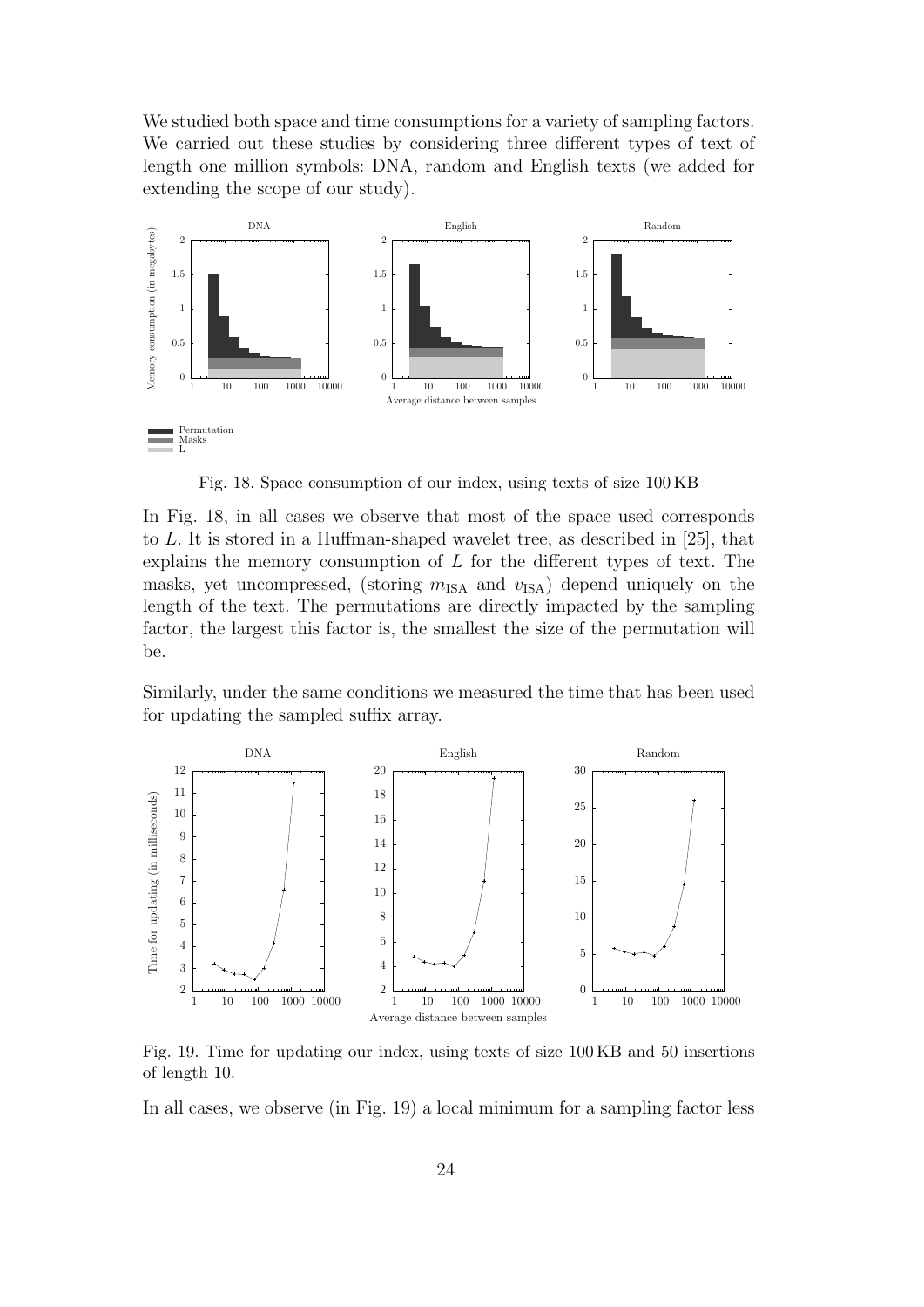than 100. The sampling factors less than that minimum are time-consuming because of the necessary modifications that affect the sampling. The sampling factors greater than that minimum are time-consuming because of the time that has to be used for recovering distant unsampled values.

Then, different prefixes of the same texts were considered (from size 100 KB to 50 MB) and in each of them we inserted 500 letters. These 500 letters were inserted one by one or by factors of length 10, 20, 50 or 500. The insertions were repeated 2000 times and an average value was computed over the 2000 execution times we obtained. The results are presented in Fig. 20, where the graphs use a logarithmic scale on the y-axis.



Fig. 20. Execution time for computing the modified index after the insertion of 500 letters.

The graphics show that our algorithm performs very well in practice even for many little insertions (50 insertions of size 10, for instance). More generally, the fewer insertions the quicker the algorithm is: many insertions means many reordering stages which is the most time-consuming part of our algorithm. Moreover, our algorithm is marginally dependent on the size of the text (for the texts we considered) since the execution time grows very slowly.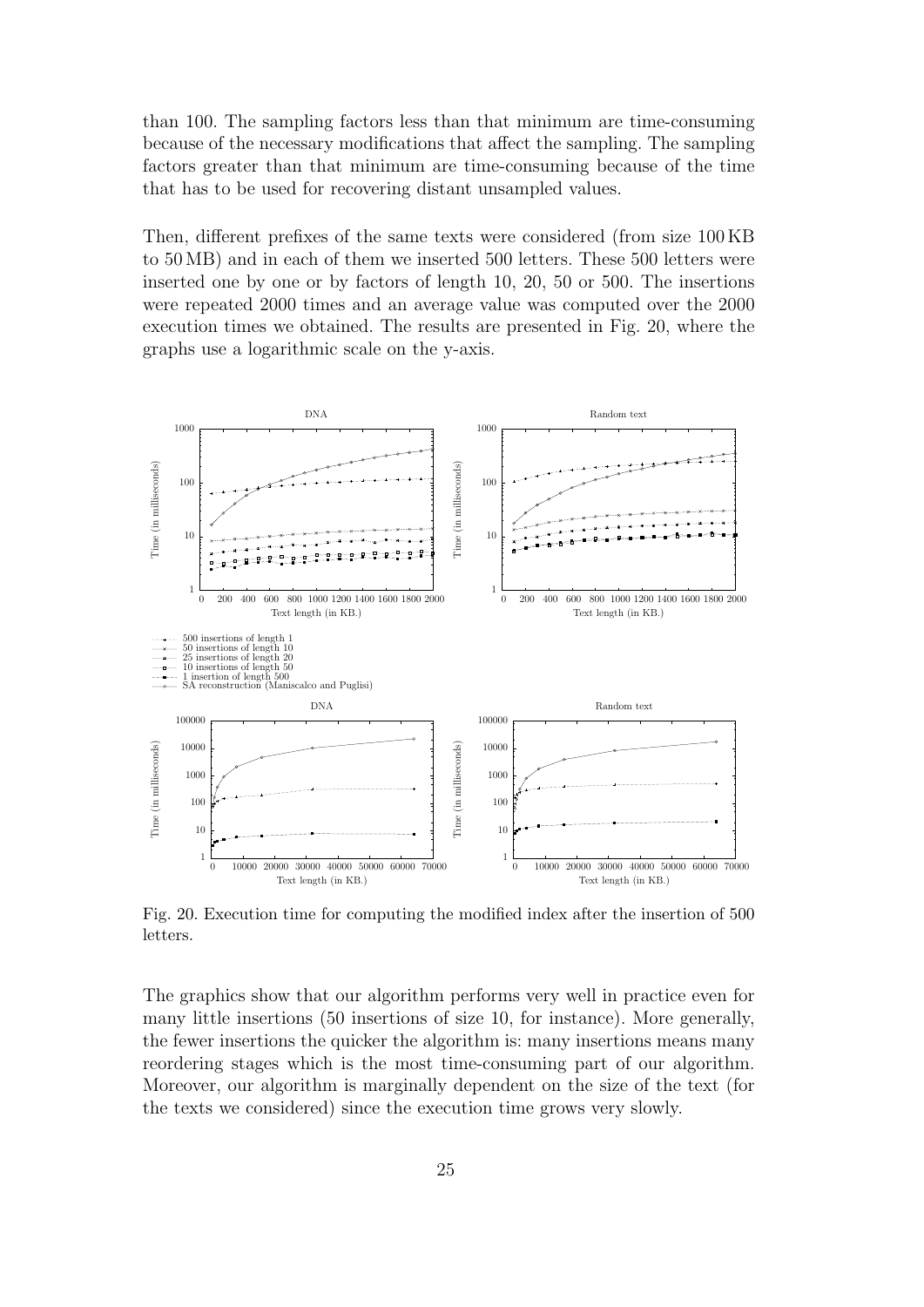### 7 Conclusion and perspectives

In this article, we demonstrated a four-stage algorithm for updating the extended suffix array of a text  $T$  that has been edited. For clarifying our presentation, we considered a simple version that handles the insertion of a single letter in T. It can be easily adapted to deal with the insertion of a block, as well as the other two standard edit operations: deletion and substitution. This algorithm, which maintains an up-to-date version of SA, ISA and LCP, is intrinsically not satisfying enough, since potentially a large range of values in SA and ISA have to be manipulated (increment/decrement) during the most demanding stage.

We, then, presented an enhanced version that considers a sample of both SA and ISA together with the whole LCP. We explained how the SA and ISA can be represented using two bit vectors and a small integer array  $\pi_{\text{ISA}}$ . We also show how we can replace the series of increments or decrements on SA or ISA by a simple operation on  $\pi_{\text{ISA}}$ . Note that the samples that are considered are the ones that FM-index [7] is using, leading to the first dynamic FM-Index being able to handle any standard edit operations.

Finally, the tests we conducted prove that our algorithm is clearly quicker than the fastest known suffix array construction algorithm for the type of modifications that are usually observed.

In terms of perspectives, we will try to take advantage of the method presented in [6] for bounding the maximal number of modifications with a sub-linear term. Similarly to what we developed for the BWT and the ESA, we will study how we can adapt our strategy to other self index data structures. Moreover, since our technique performs very well on the DNA sequences we tested, we will use it for indexing whole genome sequences, maintaining an upto-date version of its ESA anytime a modification arises. Finally, a promising perspective will be to reduce the space occupancy of the index by considering compressed structures described in [21]. It will directly impact both masks and L that are crucial elements in terms of storage consumption as demonstrated in Fig. 18.

#### Acknowledgments

The corresponding author would like to thank Gene Myers for being more than a constant source of inspiration.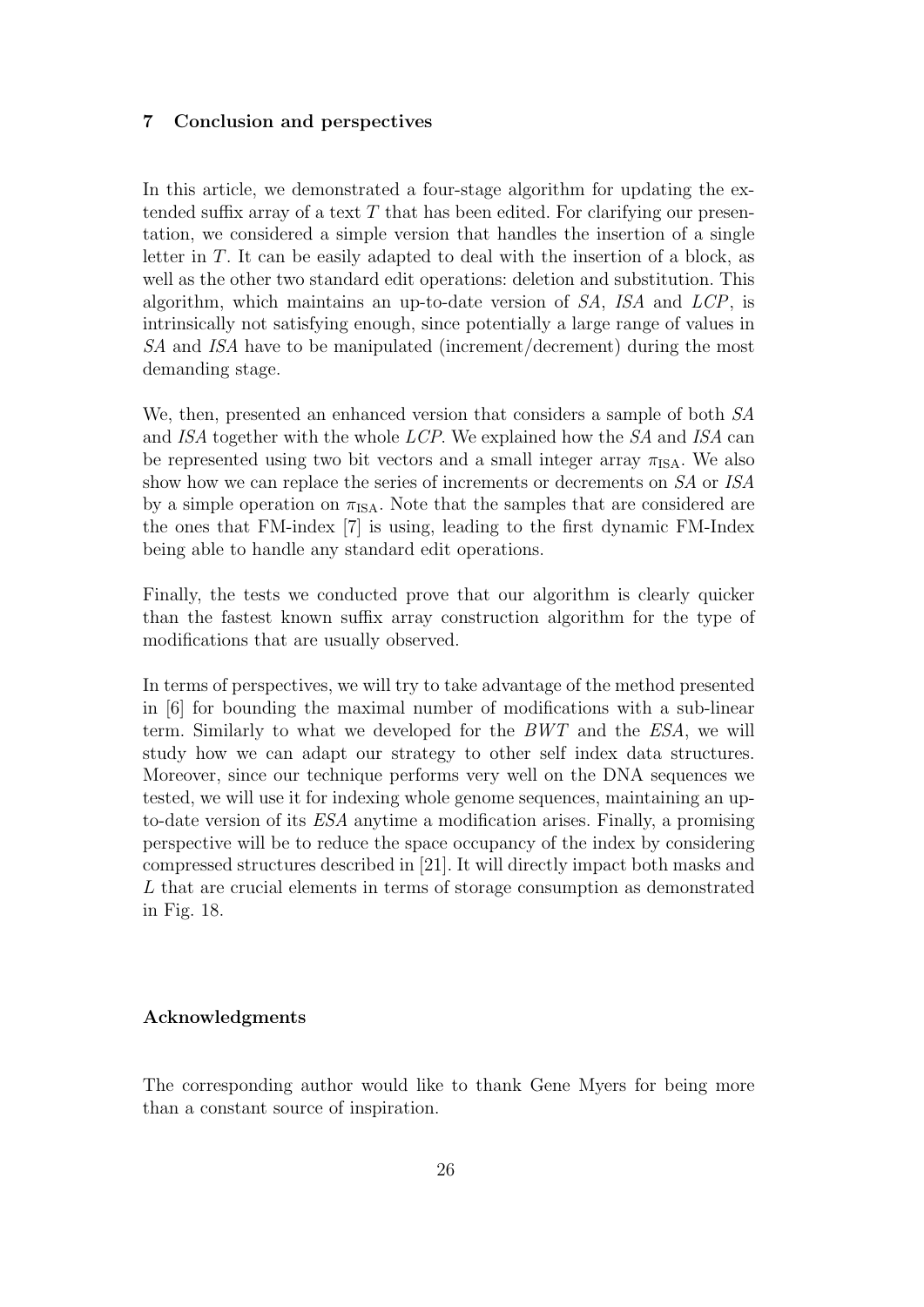## References

- [1] D. Arroyuelo, An improved succinct representation for dynamic k-ary trees, in: Proc. of Combinatorial Pattern Matching (CPM), vol. 5029 of Lecture Notes in Computer Science, 2008.
- [2] M. Burrows, D. J. Wheeler, A block-sorting lossless data compression algorithm., Tech. Rep. 124, DEC, Palo Alto, California (1994).
- [3] J. G. Cleary, W. J. Teahan, I. Witten, Unbounded length contexts for PPM, Comput. J. 40 (2/3) (1997) 67–76.
- [4] J. G. Cleary, I. Witten, Data compression using adaptive coding and partial string matching, IEEE Trans. Commun. 32 (4) (1984) 396–402.
- [5] T. H. Cormen, C. Leiserson, R. Rivest, Introduction to algorithms, MIT Press, 1990.
- [6] P. Ferragina, R. Grossi, Optimal on-line search and sublinear time update in string matching, in: Proc. of Foundations of Computer Science (FOCS), 1995.
- [7] P. Ferragina, G. Manzini, Opportunistic data structures with applications, in: Proc. of Foundations of Computer Science (FOCS), 2000.
- [8] P. Ferragina, G. Manzini, V. Mäkinen, G. Navarro, Compressed representation of sequences and full-text indexes, ACM Trans. Alg. 3 (2007) article 20.
- [9] P. Ferragina, G. Manzini, S. Muthukrishnan, The Burrows-Wheeler Transform (special issue), Theor. Comput. Sci. 387 (3) (2007) 197–360.
- [10] W. Gerlach, Dynamic FM-Index for a collection of texts with application to space-efficient construction of the compressed suffix array, Master's thesis, Universität Bielefeld, Germany (2007).
- [11] R. Gonz´alez, G. Navarro, Improved dynamic rank-select entropy-bound structures, in: Proc. of the Latin American Theoretical Informatics (LATIN), vol. 4957 of Lecture Notes in Computer Science, 2008.
- [12] D. Gusfield, Algorithms on Strings, Trees, and Sequences: Computer Science and Computational Biology, Cambridge University Press, 1997.
- [13] W. K. Hon, T. W. Lam, K. Sadakane, W. K. Sung, S. M. Yiu, Compressed index for dynamic text, in: Proc. of Data Compression Conference (DCC), 2004.
- [14] J. Kärkkäinen, P. Sanders, Simple linear work suffix array construction, J. ACM 53 (6) (2006) 918–936.
- [15] D. K. Kim, J. S. Sim, H. Park, K. Park, Constructing suffix arrays in lineartime, J. Discrete Algorithms 3 (2–4) (2005) 126–142.
- [16] P. Ko, S. Aluru, Space efficient linear time construction of suffix arrays, J. Discrete Algorithms 3 (2–4) (2005) 143–156.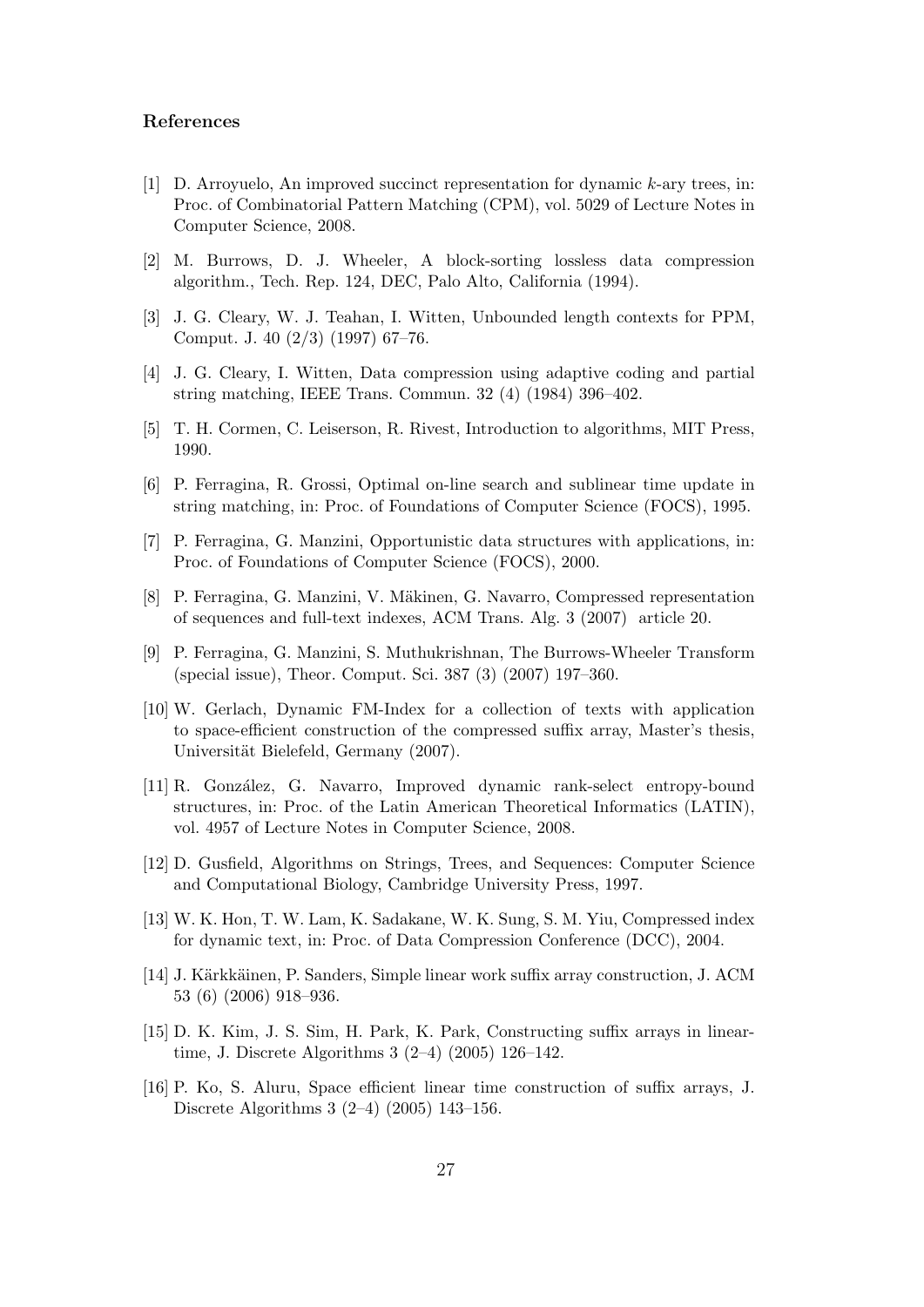- $[17]$  V. Mäkinen, Compact suffix array a space-efficient full-text index, Fundamenta Informaticae, Special Issue - Computing Patterns in Strings 56 (1- 2) (2003) 191–210.
- [18] V. Mäkinen, G. Navarro, Compressed compact suffix arrays, in: Proc. of Combinatorial Pattern Matching (CPM), vol. 3109 of Lecture Notes in Computer Science, 2004.
- [19] V. Mäkinen, G. Navarro, Succinct suffix arrays based on run-length encoding, Nordic J. of Computing 12 (1) (2005) 40–66.
- [20] V. Mäkinen, G. Navarro, Rank and select revisited and extended, Theor. Comput. Sci. 387 (3) (2007) 332–347.
- [21] V. Mäkinen, G. Navarro, Dynamic entropy-compressed sequences and full-text indexes, ACM Trans. Alg. 4 (3) (2008) article 32.
- [22] U. Manber, G. Myers, Suffix arrays: a new method for on-line string searches, in: Proc. of Symposium on Discrete Algorithms (SODA), 1990.
- [23] M. A. Maniscalco, S. J. Puglisi, Faster lightweight suffix array construction, in: Proc. of International Workshop On Combinatorial Algorithms (IWOCA), 2006.
- [24] E. M. McCreight, A space-economical suffix tree construction algorithm, J. ACM 23 (2) (1976) 262–272.
- [25] G. Navarro, V. Mäkinen, Compressed full-text indexes, ACM Comp. Surv. 39 (1) (2007) article 2.
- [26] S. J. Puglisi, W. F. Smyth, A. Turpin, A taxonomy of suffix array construction algorithms, ACM Comp. Surv. 39 (2) (2007) 1–31.
- [27] R. Raman, S. Rao, Succinct dynamic dictionaries and trees., in: Proc. of International Colloquium on Automata, Languages, and Programming (ICALP), 2003.
- [28] L. Russo, G. Navarro, A. Oliveira, Fully-compressed suffix trees, in: Proc. of the Latin American Theoretical Informatics (LATIN), vol. 4957 of Lecture Notes in Computer Science, Springer, 2008.
- [29] K. Sadakane, Compressed suffix trees with full functionality, Theory Comput. Syst. 41 (4) (2007) 589–607.
- [30] M. Salson, T. Lecroq, M. Léonard, L. Mouchard, A four-stage algorithm for updating a Burrows-Wheeler Transform, Theor. Comput. Sci. To appear.
- [31] E. Ukkonen, Constructing suffix trees on-line in linear time, in: Elsevier (ed.), Proc. of Information Processing, vol. 1, IFIP Transactions A-12, 1992.
- [32] P. Weiner, Linear pattern matching algorithm, in: Proc. of Symp. on Switching and Automata Theory, 1973.